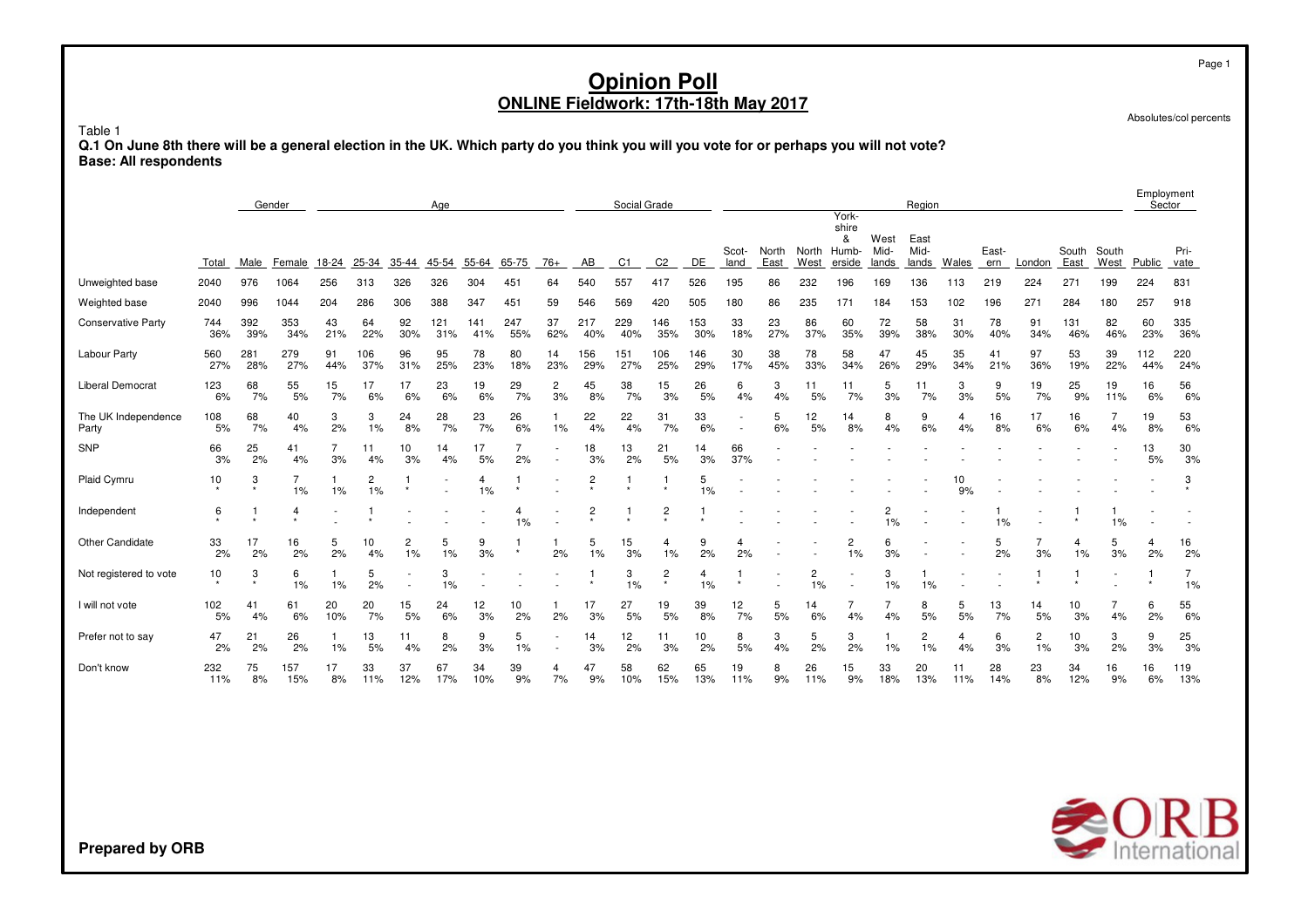Absolutes/col percents

Page 2

Table 1 **Q.1 On June 8th there will be a general election in the UK. Which party do you think you will you vote for or perhaps you will not vote? Base: All respondents**

|                              |               |                                                      |                      |                    | 2015 Vote                          |                      |             |                      |                      |                           | Referendum Vote |                      | Propensity                |            |
|------------------------------|---------------|------------------------------------------------------|----------------------|--------------------|------------------------------------|----------------------|-------------|----------------------|----------------------|---------------------------|-----------------|----------------------|---------------------------|------------|
|                              | Total         | Con                                                  | Lab                  | Lib Dem            | <b>UKIP</b>                        | <b>SNP</b>           | Plaid Cymru | Other                | Did not vote         | Leave                     | Remain          | $0-6$                | $7 - 10$                  | 10         |
| Unweighted base              | 2040          | 600                                                  | 510                  | 114                | 269                                | 93                   | 8           | 75                   | 309                  | 980                       | 830             | 234                  | 1767                      | 1349       |
| Weighted base                | 2040          | 634                                                  | 504                  | 110                | 288                                | 87                   | 9           | 75                   | 276                  | 1010                      | 826             | 227                  | 1778                      | 1348       |
| <b>Conservative Party</b>    | 744<br>36%    | 518<br>82%                                           | 44<br>9%             | 23<br>21%          | 118<br>41%                         | $\overline{7}$<br>9% |             |                      | 33<br>12%            | 505<br>50%                | 218<br>26%      | 15<br>7%             | 722<br>41%                | 574<br>43% |
| Labour Party                 | 560<br>27%    | 42<br>7%                                             | 377<br>75%           | 17<br>15%          | 17<br>6%                           | 13<br>15%            | 15%         | 23<br>31%            | 67<br>24%            | 171<br>17%                | 351<br>42%      | 30<br>13%            | 529<br>30%                | 414<br>31% |
| <b>Liberal Democrat</b>      | 123<br>6%     | 24<br>4%                                             | 28<br>6%             | 48<br>43%          | 4<br>1%                            |                      | 11%         | 9<br>12%             | 10<br>4%             | 26<br>3%                  | 90<br>11%       | $\overline{7}$<br>3% | 116<br>7%                 | 84<br>6%   |
| The UK Independence<br>Party | 108<br>5%     | $\overline{c}$<br>$\star$                            | $\overline{7}$<br>1% | $\mathbf{1}$<br>1% | 87<br>30%                          |                      | ٠           | $\overline{c}$<br>3% | 8<br>3%              | 102<br>10%                | 3<br>$^\star$   | $\overline{7}$<br>3% | 101<br>6%                 | 77<br>6%   |
| SNP                          | 66<br>3%      | $\overline{\phantom{a}}$<br>$\overline{\phantom{a}}$ | 3<br>1%              | $\mathbf{1}$<br>1% | $\sim$<br>$\overline{\phantom{a}}$ | 60<br>69%            |             | $\star$              | 1%                   | 20<br>2%                  | 39<br>5%        | $\star$              | 65<br>4%                  | 53<br>4%   |
| Plaid Cymru                  | 10<br>$\star$ |                                                      | ٠                    | ٠<br>٠             | $\overline{\mathbf{c}}$<br>1%      | $\sim$               | 5<br>60%    | 1%                   | $\star$              | 8<br>1%                   | $\star$         |                      | 10<br>1%                  | 6          |
| Independent                  | 6             | 2<br>$\star$                                         | ٠                    | ٠                  |                                    |                      | ٠<br>٠      | $\overline{c}$<br>3% |                      | $\overline{c}$<br>$\star$ | 3<br>$\star$    |                      | 6<br>$\star$              | 6          |
| Other Candidate              | 33<br>2%      | $\star$                                              | $\frac{3}{1\%}$      | $\frac{2}{2\%}$    | $\star$                            |                      | ۰.<br>٠     | 25<br>33%            | $\overline{c}$<br>1% | 13<br>1%                  | 16<br>2%        | 3<br>1%              | 30<br>2%                  | 18<br>1%   |
| Not registered to vote       | 10<br>$\star$ | $\star$                                              |                      |                    |                                    |                      |             |                      | 8<br>3%              |                           | -1<br>$\star$   | $\overline{7}$<br>3% | $\overline{c}$<br>$\star$ |            |
| I will not vote              | 102<br>5%     | $\overline{c}$<br>$\star$                            | 4<br>1%              | $\mathbf{1}$<br>1% | 5<br>2%                            | 1%                   |             | 2<br>2%              | 84<br>31%            | 26<br>3%                  | 11<br>1%        | 95<br>42%            | 3<br>$\star$              |            |
| Prefer not to say            | 47<br>2%      | 5<br>1%                                              | 5<br>1%              | $\star$            | 5<br>2%                            | 2%                   |             |                      | 6<br>2%              | 16<br>2%                  | 14<br>2%        | 6<br>3%              | 38<br>2%                  | 28<br>2%   |
| Don't know                   | 232<br>11%    | 39<br>6%                                             | 32<br>6%             | 17<br>16%          | 47<br>16%                          | 4<br>5%              | 14%         | 11<br>15%            | 56<br>20%            | 120<br>12%                | 77<br>9%        | 56<br>25%            | 157<br>9%                 | 86<br>6%   |

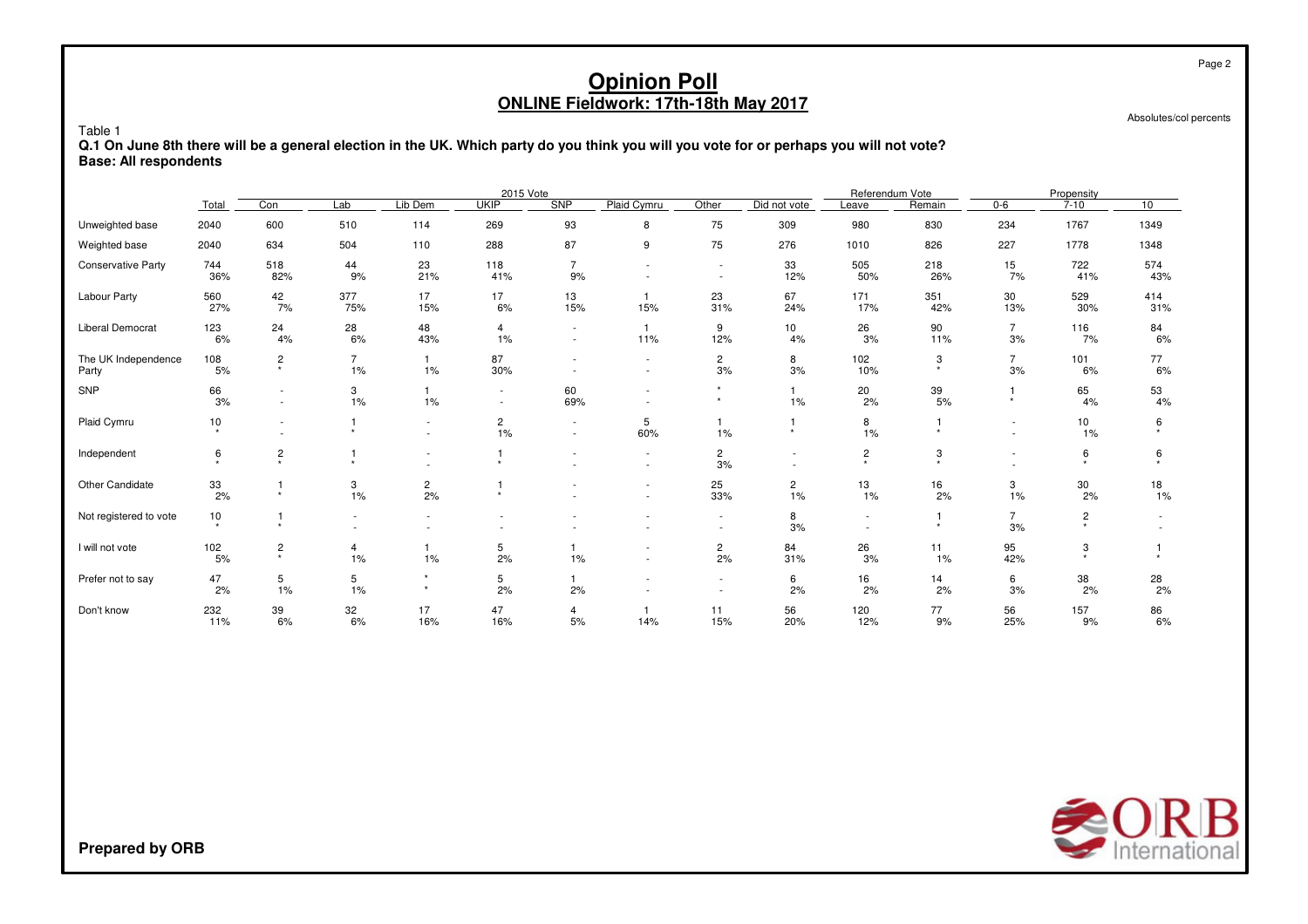Absolutes/col percents

Page 3

Table 2 **Q.1 On June 8th there will be a general election in the UK. Which party do you think you will you vote for or perhaps you will not vote? Base: All respondents naming a party**

|                              | Gender<br>Age |                |            |           |            |           |            |            |            |           |                | Social Grade |                |            |                                                      |               |               |                                        |                       | Region                |           |              |           |               |               | Employment               | Sector       |
|------------------------------|---------------|----------------|------------|-----------|------------|-----------|------------|------------|------------|-----------|----------------|--------------|----------------|------------|------------------------------------------------------|---------------|---------------|----------------------------------------|-----------------------|-----------------------|-----------|--------------|-----------|---------------|---------------|--------------------------|--------------|
|                              | Total         | Male           | Female     | 18-24     | 25-34      | $35 - 44$ | 45-54      | 55-64      | 65-75      | 76+       | AB             | C1           | C2             | DE         | Scot-<br>land                                        | North<br>East | North<br>West | York-<br>shire<br>&<br>Humb-<br>erside | West<br>Mid-<br>lands | East<br>Mid-<br>lands | Wales     | East-<br>ern | London    | South<br>East | South<br>West | Public                   | Pri-<br>vate |
| Unweighted base              | 1618          | 829            | 789        | 195       | 229        | 247       | 243        | 251        | 395        | 58        | 453            | 452          | 318            | 395        | 151                                                  | 70            | 187           | 158                                    | 125                   | 106                   | 90        | 163          | 185       | 217           | 166           | 192                      | 628          |
| Weighted base                | 1650          | 855            | 795        | 164       | 214        | 243       | 286        | 291        | 397        | 54        | 466            | 470          | 327            | 387        | 139                                                  | 70            | 187           | 146                                    | 140                   | 122                   | 82        | 149          | 232       | 229           | 154           | 225                      | 712          |
| <b>Conservative Party</b>    | 744<br>45%    | 392<br>46%     | 353<br>44% | 43<br>26% | 64<br>30%  | 92<br>38% | 121<br>42% | 141<br>48% | 247<br>62% | 37<br>68% | 217<br>46%     | 229<br>49%   | 146<br>45%     | 153<br>39% | 33<br>23%                                            | 23<br>33%     | 86<br>46%     | 60<br>41%                              | 72<br>51%             | 58<br>47%             | 31<br>37% | 78<br>52%    | 91<br>39% | 131<br>57%    | 82<br>54%     | 60<br>27%                | 335<br>47%   |
| Labour Party                 | 560<br>34%    | 281<br>33%     | 279<br>35% | 91<br>55% | 106<br>50% | 96<br>40% | 95<br>33%  | 78<br>27%  | 80<br>20%  | 14<br>25% | 156<br>33%     | 151<br>32%   | 106<br>33%     | 146<br>38% | 30<br>22%                                            | 38<br>55%     | 78<br>42%     | 58<br>40%                              | 47<br>34%             | 45<br>37%             | 35<br>43% | 41<br>27%    | 97<br>42% | 53<br>23%     | 39<br>25%     | 112<br>50%               | 220<br>31%   |
| <b>Liberal Democrat</b>      | 123<br>7%     | 68<br>8%       | 55<br>7%   | 15<br>9%  | 17<br>8%   | 17<br>7%  | 23<br>8%   | 19<br>7%   | 29<br>7%   | 2<br>4%   | 45<br>10%      | 38<br>8%     | 15<br>4%       | 26<br>7%   | 6<br>5%                                              | 3<br>5%       | 6%            | 11<br>8%                               | 5<br>4%               | 11<br>9%              | 3<br>4%   | 9<br>6%      | 19<br>8%  | 25<br>11%     | 19<br>12%     | 16<br>7%                 | 56<br>8%     |
| The UK Independence<br>Party | 108<br>7%     | 68<br>8%       | 40<br>5%   | 3<br>2%   | 3<br>1%    | 24<br>10% | 28<br>10%  | 23<br>8%   | 26<br>7%   | 1%        | 22<br>5%       | 22<br>5%     | 31<br>10%      | 33<br>8%   | $\overline{\phantom{a}}$<br>$\overline{\phantom{a}}$ | 5<br>7%       | 12<br>6%      | 14<br>10%                              | 8<br>6%               | 9<br>7%               | 5%        | 16<br>11%    | 17<br>7%  | 16<br>7%      | 5%            | 19<br>9%                 | 53<br>7%     |
| <b>SNP</b>                   | 66<br>4%      | 25<br>3%       | 41<br>5%   | 4%        | 5%         | 10<br>4%  | 14<br>5%   | 17<br>6%   | 2%         |           | 18<br>4%       | 13<br>3%     | 21<br>6%       | 14<br>4%   | 66<br>47%                                            |               |               |                                        |                       |                       |           |              |           |               |               | 13<br>6%                 | 30<br>4%     |
| Plaid Cymru                  | 10<br>1%      | 3<br>$\ddot{}$ | 1%         | 1%        | 2<br>1%    |           |            | 4<br>2%    | $\star$    |           | $\overline{c}$ |              |                | 5<br>1%    |                                                      |               |               |                                        |                       |                       | 10<br>12% |              |           |               |               | $\overline{\phantom{a}}$ | 3            |
| Independent                  | 6             | $\star$        | 4<br>1%    | ٠         | $1\%$      |           |            |            | 1%         |           | $\overline{c}$ |              | $\overline{c}$ |            |                                                      |               |               |                                        | 1%                    |                       |           | 1%           |           | 1%            | 1%            |                          |              |
| Other Candidate              | 33<br>2%      | 17<br>2%       | 16<br>2%   | 5<br>3%   | 10<br>5%   | 2<br>1%   | 5<br>2%    | 9<br>3%    | $\star$    | 2%        | 5<br>$1\%$     | 15<br>3%     | 4<br>1%        | 9<br>2%    | 4<br>3%                                              |               |               | 2<br>2%                                | 6<br>4%               |                       |           | 5<br>3%      | 3%        | 4<br>2%       | 5<br>3%       | 4<br>2%                  | 16<br>2%     |

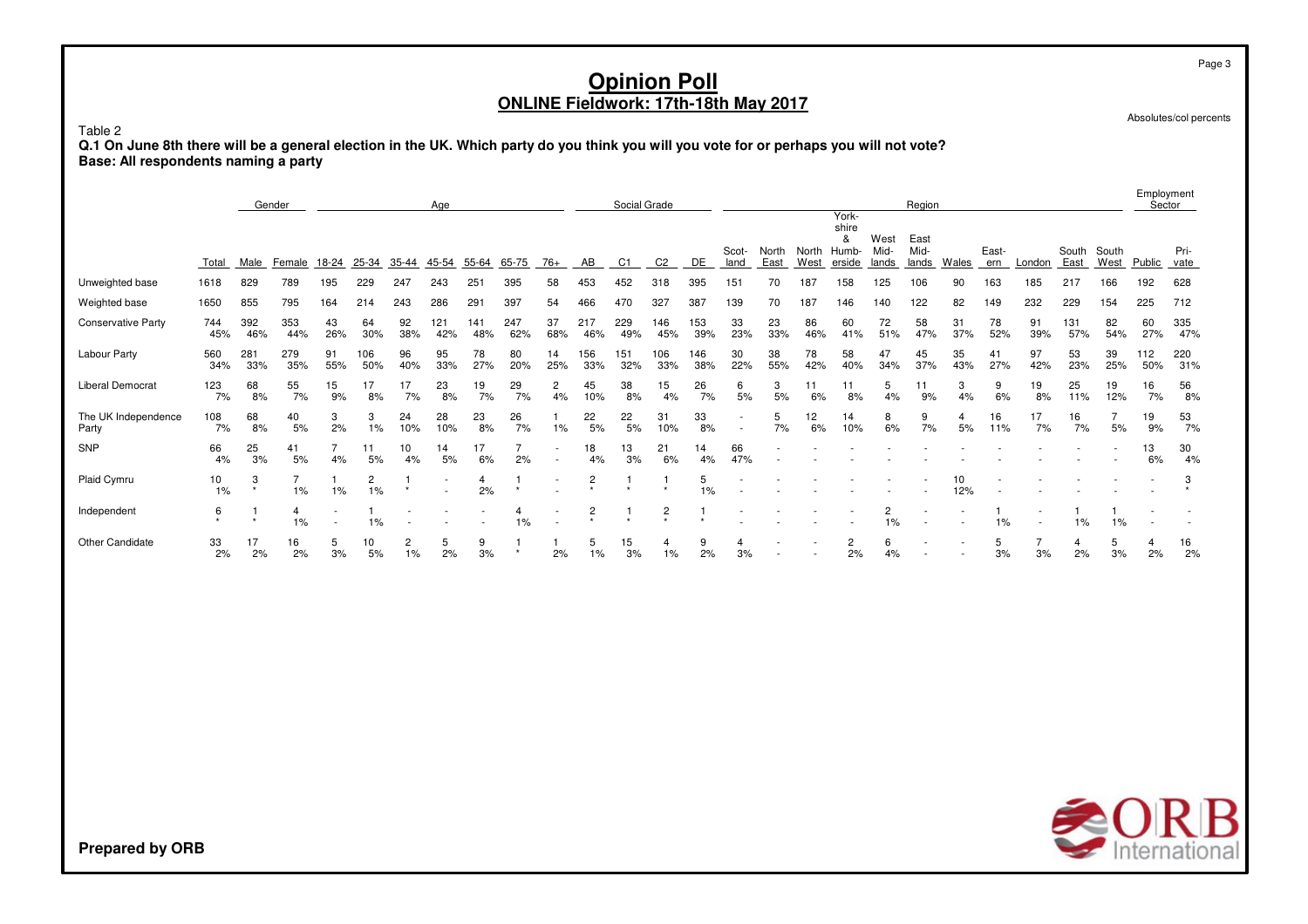Absolutes/col percents

Table 2

 **Q.1 On June 8th there will be a general election in the UK. Which party do you think you will you vote for or perhaps you will not vote? Base: All respondents naming a party**

|                              |            |                               |                      |                      | 2015 Vote                                            |             |               |                                                      |                      | Referendum Vote |                |           | Propensity |            |
|------------------------------|------------|-------------------------------|----------------------|----------------------|------------------------------------------------------|-------------|---------------|------------------------------------------------------|----------------------|-----------------|----------------|-----------|------------|------------|
|                              | Total      | Con                           | Lab                  | Lib Dem              | <b>UKIP</b>                                          | <b>SNP</b>  | Plaid Cymru   | Other                                                | Did not vote         | Leave           | Remain         | $0 - 6$   | $7 - 10$   | 10         |
| Unweighted base              | 1618       | 549                           | 467                  | 93                   | 214                                                  | 84          | $\rightarrow$ | 62                                                   | 135                  | 812             | 716            | 62        | 1550       | 1221       |
| Weighted base                | 1650       | 588                           | 463                  | 92                   | 230                                                  | 80          | 8             | 62                                                   | 121                  | 848             | 722            | 63        | 1579       | 1233       |
| <b>Conservative Party</b>    | 744<br>45% | 518<br>88%                    | 44<br>9%             | 23<br>25%            | 118<br>51%                                           | 9%          |               | $\overline{\phantom{a}}$<br>$\overline{\phantom{a}}$ | 33<br>27%            | 505<br>60%      | 218<br>30%     | 15<br>24% | 722<br>46% | 574<br>47% |
| Labour Party                 | 560<br>34% | 42<br>7%                      | 377<br>81%           | 17<br>18%            | 17<br>7%                                             | 13<br>16%   | 18%           | 23<br>37%                                            | 67<br>55%            | 171<br>20%      | 351<br>49%     | 30<br>47% | 529<br>34% | 414<br>34% |
| Liberal Democrat             | 123<br>7%  | 24<br>4%                      | 28<br>6%             | 48<br>52%            | 4<br>2%                                              | ٠<br>$\sim$ | 12%           | 9<br>14%                                             | 10<br>8%             | 26<br>3%        | 90<br>12%      | 7<br>11%  | 116<br>7%  | 84<br>7%   |
| The UK Independence<br>Party | 108<br>7%  | $\overline{c}$<br>$\star$     | $\overline{ }$<br>1% | 1%                   | 87<br>38%                                            |             | ٠<br>٠        | 2<br>4%                                              | 8<br>6%              | 102<br>12%      | 3<br>$\ddot{}$ | 7<br>11%  | 101<br>6%  | 77<br>6%   |
| SNP                          | 66<br>4%   | $\overline{\phantom{a}}$<br>٠ | 3<br>1%              | 1%                   | $\overline{\phantom{a}}$<br>$\overline{\phantom{a}}$ | 60<br>75%   | $\sim$        | $1\%$                                                | 1%                   | 20<br>2%        | 39<br>5%       | 1%        | 65<br>4%   | 53<br>4%   |
| Plaid Cymru                  | 10<br>1%   | $\overline{\phantom{a}}$      |                      | ۰.                   | $\mathbf{2}$<br>1%                                   | $\sim$<br>۰ | 5<br>70%      | 1%                                                   | 1%                   | 8<br>1%         |                |           | 10<br>1%   |            |
| Independent                  | 6          | $\overline{c}$                |                      | $\sim$               |                                                      |             | $\sim$        | 2<br>3%                                              | ۰.                   | $\overline{2}$  | 3              |           | 6          | 6          |
| Other Candidate              | 33<br>2%   |                               | 3<br>1%              | $\overline{c}$<br>2% |                                                      |             |               | 25<br>40%                                            | $\overline{c}$<br>2% | 13<br>2%        | 16<br>2%       | 3<br>5%   | 30<br>2%   | 18<br>1%   |

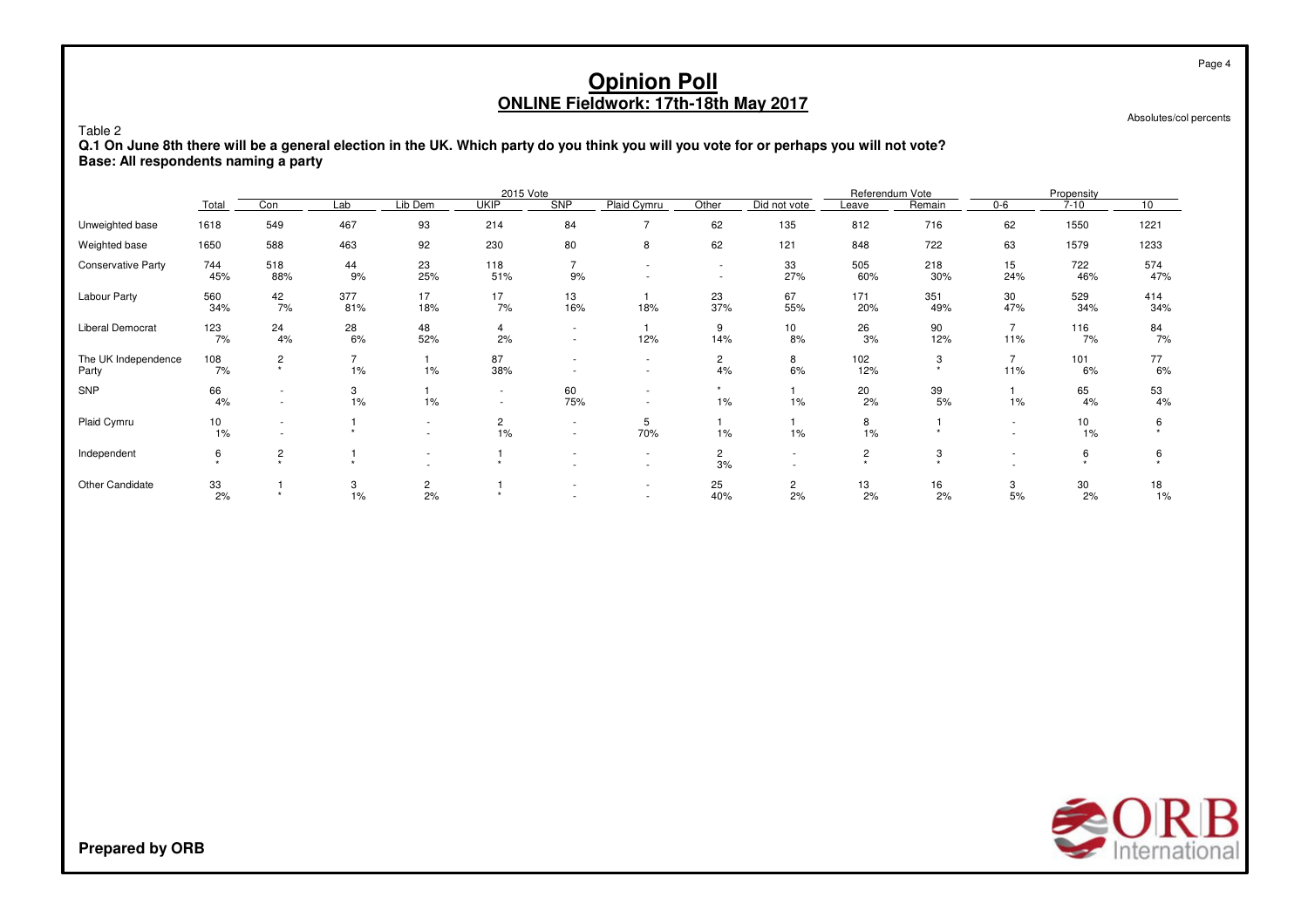Absolutes/col percents

Page 5

Table 3

 **Q.1 On June 8th there will be a general election in the UK. Which party do you think you will you vote for or perhaps you will not vote? Base: All respondents naming a party (Weighted by propensity to vote)**

|                              |            |              | Gender     |           |            |           | Age        |                      |            |           |            | Social Grade |                      |            |               |               |                     |                     |              | Region       |           |              |           |               |               |            | Employment<br>Sector |
|------------------------------|------------|--------------|------------|-----------|------------|-----------|------------|----------------------|------------|-----------|------------|--------------|----------------------|------------|---------------|---------------|---------------------|---------------------|--------------|--------------|-----------|--------------|-----------|---------------|---------------|------------|----------------------|
|                              |            |              |            |           |            |           |            |                      |            |           |            |              |                      |            |               |               |                     | York-<br>shire<br>& | West<br>Mid- | East<br>Mid- |           |              |           |               |               |            |                      |
|                              | Total      | Male         | Female     | 18-24     | 25-34      | 35-44     | 45-54      | 55-64                | 65-75      | $76+$     | AB         | C1           | C <sub>2</sub>       | DE         | Scot-<br>land | North<br>East | North Humb-<br>West | erside              | lands        | lands        | Wales     | East-<br>ern | London    | South<br>East | South<br>West | Public     | Pri-<br>vate         |
| Unweighted base              | 1524       | 782          | 742        | 177       | 208        | 228       | 233        | 241                  | 380        | 57        | 429        | 430          | 298                  | 368        | 145           | 68            | 178                 | 147                 | 116          | 98           | 85        | 156          | 170       | 207           | 155           | 180        | 582                  |
| Weighted base                | 1551       | 802          | 749        | 149       | 196        | 224       | 273        | 277                  | 379        | 53        | 439        | 446          | 305                  | 362        | 134           | 68            | 178                 | 136                 | 130          | 114          | 77        | 142          | 208       | 219           | 144           | 211        | 658                  |
| <b>Conservative Party</b>    | 707<br>46% | 369<br>46%   | 338<br>45% | 39<br>26% | 59<br>30%  | 86<br>38% | 117<br>43% | 136<br>49%           | 235<br>62% | 36<br>68% | 206<br>47% | 219<br>49%   | 137<br>45%           | 145<br>40% | 32<br>24%     | 23<br>34%     | 83<br>47%           | 57<br>42%           | 68<br>52%    | 54<br>47%    | 29<br>37% | 74<br>52%    | 82<br>39% | 126<br>57%    | 78<br>54%     | 58<br>27%  | 314<br>48%           |
| Labour Party                 | 522<br>34% | 263<br>33%   | 258<br>34% | 82<br>55% | 97<br>49%  | 88<br>39% | 91<br>33%  | 73<br>26%            | 77<br>20%  | 14<br>26% | 145<br>33% | 143<br>32%   | 98<br>32%            | 136<br>37% | 29<br>22%     | 37<br>54%     | 74<br>42%           | 53<br>39%           | 44<br>34%    | 42<br>37%    | 34<br>44% | 38<br>27%    | 87<br>42% | 49<br>22%     | 33<br>23%     | 104<br>49% | 198<br>30%           |
| <b>Liberal Democrat</b>      | 114<br>7%  | 63<br>8%     | 52<br>7%   | 14<br>9%  | 16<br>8%   | 16<br>7%  | 20<br>7%   | 18<br>7%             | 28<br>7%   | 2<br>4%   | 42<br>9%   | 35<br>8%     | 14<br>5%             | 23<br>6%   | 5<br>4%       | 3<br>5%       | 10<br>5%            | 11<br>8%            | 4%           | 11<br>10%    | 3<br>4%   | 9<br>6%      | 16<br>8%  | 23<br>10%     | 19<br>13%     | 15<br>7%   | 51<br>8%             |
| The UK Independence<br>Party | 101<br>7%  | 64<br>8%     | 37<br>5%   | 3<br>2%   | 3<br>$1\%$ | 22<br>10% | 27<br>10%  | 22<br>8%             | 25<br>7%   | 1%        | 20<br>5%   | 21<br>5%     | 30<br>10%            | 30<br>8%   | ٠             | 5<br>7%       | 6%                  | 13<br>9%            | 8<br>6%      | 6%           | 3<br>4%   | 15<br>11%    | 16<br>8%  | 16<br>7%      | 5%            | 19<br>9%   | 49<br>7%             |
| SNP                          | 63<br>4%   | 24<br>3%     | 39<br>5%   | 6<br>4%   | 10<br>5%   | 10<br>4%  | 13<br>5%   | 17<br>6%             | 2%         |           | 18<br>4%   | 12<br>3%     | 19<br>6%             | 14<br>4%   | 63<br>47%     |               |                     |                     |              |              |           |              |           |               |               | 13<br>6%   | 29<br>4%             |
| Plaid Cymru                  | 9<br>1%    | 2<br>$\star$ | 6<br>1%    | 1%        | 2<br>1%    |           |            | $\overline{4}$<br>2% | $\star$    |           | 2          |              |                      | 5<br>1%    |               |               |                     |                     |              |              | 11%       |              |           |               |               |            | $\overline{c}$       |
| Independent                  | 6          | $\star$      | 4<br>1%    | ٠         | 1%         |           |            |                      | 4<br>1%    |           | 2          |              | $\overline{2}$<br>1% | $\star$    |               |               |                     |                     | 1%           |              |           | 1%           |           | 1%            | 1%            |            |                      |
| Other Candidate              | 30<br>2%   | 15<br>2%     | 14<br>2%   | 4<br>3%   | 10<br>5%   | 2<br>1%   | 4<br>1%    | 8<br>3%              | $\star$    | 2%        | 5<br>1%    | 14<br>3%     | 3<br>1%              | 8<br>2%    | 4<br>3%       |               |                     | 2<br>2%             | 3%           |              |           | 4<br>3%      | 6<br>3%   | 4<br>2%       | 4<br>3%       | 3<br>1%    | 15<br>2%             |

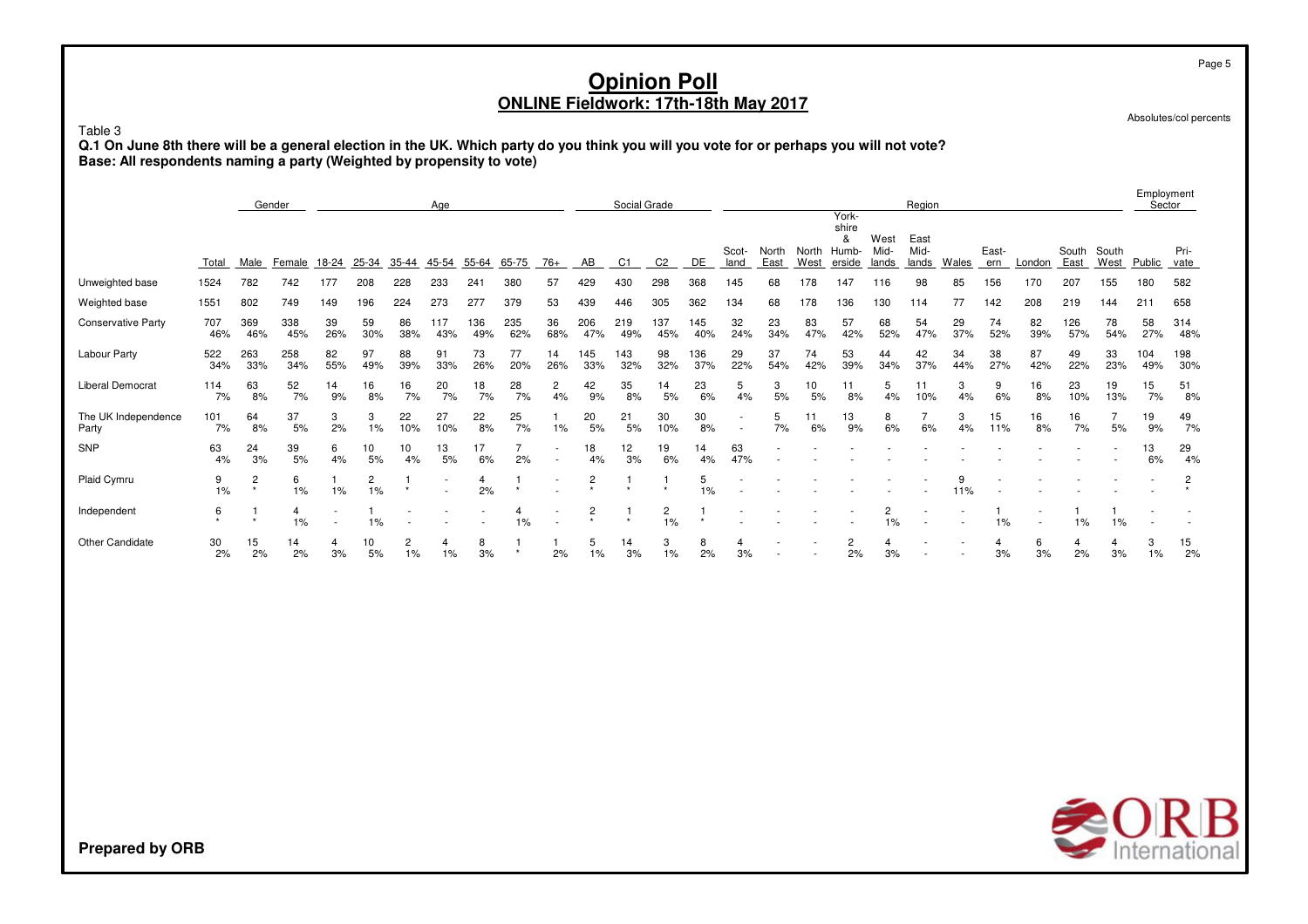Absolutes/col percents

Table 3

 **Q.1 On June 8th there will be a general election in the UK. Which party do you think you will you vote for or perhaps you will not vote? Base: All respondents naming a party (Weighted by propensity to vote)**

|                              |                  |                                        |                      |           | 2015 Vote                                            |                  |                |                          |                      | Referendum Vote |                |                      | Propensity |            |
|------------------------------|------------------|----------------------------------------|----------------------|-----------|------------------------------------------------------|------------------|----------------|--------------------------|----------------------|-----------------|----------------|----------------------|------------|------------|
|                              | Total            | Con                                    | Lab                  | Lib Dem   | <b>UKIP</b>                                          | <b>SNP</b>       | Plaid Cymru    | Other                    | Did not vote         | Leave           | Remain         | $0 - 6$              | $7 - 10$   | 10         |
| Unweighted base              | 1524             | 526                                    | 441                  | 90        | 202                                                  | 81               | 6              | 59                       | 112                  | 773             | 679            | 29                   | 1495       | 1221       |
| Weighted base                | 1551             | 559                                    | 436                  | 88        | 218                                                  | 77               | $\overline{7}$ | 59                       | 101                  | 807             | 680            | 30                   | 1521       | 1233       |
| <b>Conservative Party</b>    | 707<br>46%       | 495<br>88%                             | 41<br>9%             | 22<br>25% | 113<br>52%                                           | 9%               |                | $\overline{\phantom{a}}$ | 28<br>27%            | 484<br>60%      | 204<br>30%     | 25%                  | 700<br>46% | 574<br>47% |
| Labour Party                 | 522<br>34%       | 38<br>7%                               | 356<br>82%           | 17<br>19% | 15<br>7%                                             | 13<br>16%        | 19%            | 23<br>39%                | 56<br>55%            | 161<br>20%      | 331<br>49%     | 14<br>46%            | 508<br>33% | 414<br>34% |
| <b>Liberal Democrat</b>      | 114<br>7%        | 22<br>4%                               | 26<br>6%             | 46<br>52% | 4<br>2%                                              | ۰<br>$\sim$      | 13%            | 8<br>14%                 | 7%                   | 24<br>3%        | 84<br>12%      | 3<br>10%             | 111<br>7%  | 84<br>7%   |
| The UK Independence<br>Party | 101<br>7%        | $\overline{c}$<br>$\ddot{\phantom{1}}$ | $\overline{7}$<br>1% | 1%        | 82<br>38%                                            |                  | $\sim$         | 2<br>4%                  | 6<br>6%              | 96<br>12%       | 3<br>$\ddot{}$ | 4<br>13%             | 97<br>6%   | 77<br>6%   |
| SNP                          | 63<br>4%         | $\overline{\phantom{a}}$<br>٠          | 3<br>1%              | 1%        | $\overline{\phantom{a}}$<br>$\overline{\phantom{a}}$ | 58<br>74%        | $\sim$         | 1%                       | 1%                   | 19<br>2%        | 38<br>6%       | $\star$<br>1%        | 63<br>4%   | 53<br>4%   |
| Plaid Cymru                  | 9<br>1%          | $\overline{\phantom{a}}$               | ٠<br>$\ddot{}$       | ۰.        | $\overline{2}$<br>1%                                 | $\sim$<br>$\sim$ | 5<br>68%       | 1%                       | 1%                   | $1\%$           |                |                      | 9<br>1%    |            |
| Independent                  | 6                | $\overline{c}$                         |                      |           |                                                      |                  | $\sim$         | 2<br>3%                  | ۰.                   | $\overline{2}$  | 3              |                      | 6          | 6          |
| Other Candidate              | $\frac{30}{2\%}$ |                                        | $\overline{2}$<br>1% | 1%        |                                                      |                  |                | 23<br>38%                | $\overline{c}$<br>2% | 12<br>2%        | 15<br>2%       | $\overline{c}$<br>5% | 28<br>2%   | 18<br>1%   |

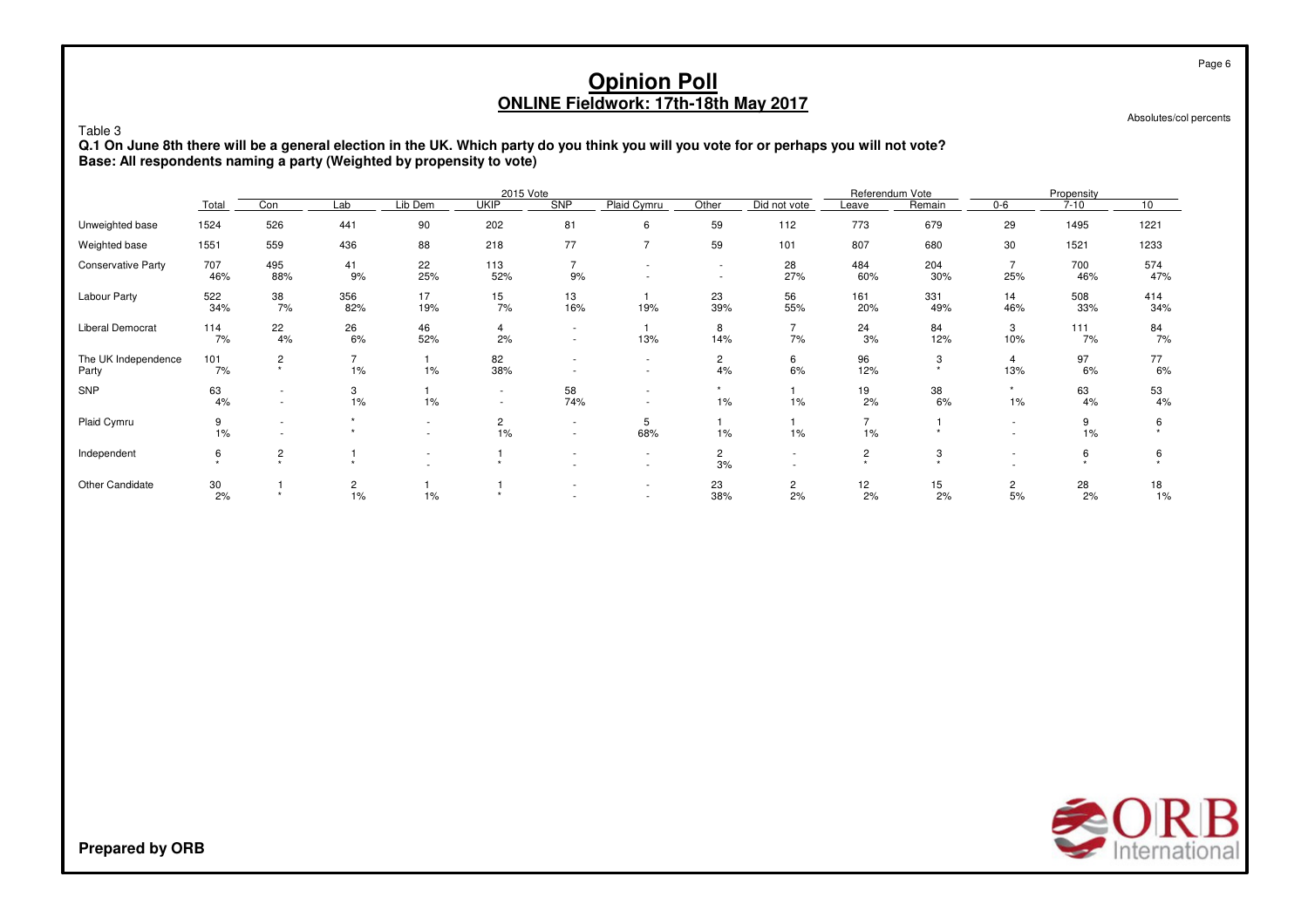Absolutes/col percents

Page 7

Table 4 **Q.2 Thinking back to the last general election in May 2015, which party did you vote for then, or did you not vote at all? Base: All respondents**

|                              |            |                | Gender      |                      |           |                | Age                  |                          |              |                      |                | Social Grade   |                           |            |                      |               |                      | York-                         |                       | Region                |                      |              |           |                      |                      | Employment<br>Sector |              |
|------------------------------|------------|----------------|-------------|----------------------|-----------|----------------|----------------------|--------------------------|--------------|----------------------|----------------|----------------|---------------------------|------------|----------------------|---------------|----------------------|-------------------------------|-----------------------|-----------------------|----------------------|--------------|-----------|----------------------|----------------------|----------------------|--------------|
|                              | Total      | Male           | Female      | 18-24                | 25-34     | 35-44          | 45-54                | 55-64                    | 65-75        | $76+$                | AB             | C <sub>1</sub> | C <sub>2</sub>            | DE         | Scot-<br>land        | North<br>East | North<br>West        | shire<br>&<br>Humb-<br>erside | West<br>Mid-<br>lands | East<br>Mid-<br>lands | Wales                | East-<br>ern | London    | South<br>East        | South<br>West        | Public               | Pri-<br>vate |
| Unweighted base              | 2040       | 976            | 1064        | 256                  | 313       | 326            | 326                  | 304                      | 451          | 64                   | 540            | 557            | 417                       | 526        | 195                  | 86            | 232                  | 196                           | 169                   | 136                   | 113                  | 219          | 224       | 27                   | 199                  | 224                  | 831          |
| Weighted base                | 2040       | 996            | 1044        | 204                  | 286       | 306            | 388                  | 347                      | 451          | 59                   | 546            | 569            | 420                       | 505        | 180                  | 86            | 235                  | 171                           | 184                   | 153                   | 102                  | 196          | 271       | 284                  | 180                  | 257                  | 918          |
| <b>Conservative Party</b>    | 634<br>31% | 310<br>31%     | 324<br>31%  | 44<br>22%            | 61<br>21% | 95<br>31%      | 101<br>26%           | 112<br>32%               | 194<br>43%   | 27<br>45%            | 211<br>39%     | 186<br>33%     | 121<br>29%                | 116<br>23% | 21<br>12%            | 18<br>21%     | 79<br>34%            | 50<br>29%                     | 58<br>31%             | 48<br>32%             | 29<br>28%            | 64<br>33%    | 79<br>29% | 125<br>44%           | 62<br>35%            | 67<br>26%            | 296<br>32%   |
| Labour Party                 | 504<br>25% | 258<br>26%     | 246<br>24%  | 46<br>23%            | 86<br>30% | 79<br>26%      | 106<br>27%           | 82<br>24%                | 88<br>19%    | 16<br>28%            | 130<br>24%     | 133<br>23%     | 97<br>23%                 | 144<br>29% | 29<br>16%            | 32<br>37%     | 73<br>31%            | 54<br>32%                     | 55<br>30%             | 42<br>27%             | 29<br>28%            | 31<br>16%    | 87<br>32% | 47<br>17%            | 26<br>14%            | 94<br>36%            | 196<br>21%   |
| The UK Independence<br>Party | 288<br>14% | 165<br>17%     | 122<br>12%  | 10<br>5%             | 13<br>5%  | 38<br>12%      | 71<br>18%            | 64<br>18%                | 85<br>19%    | 13%                  | 51<br>9%       | 69<br>12%      | 78<br>19%                 | 90<br>18%  | $\overline{4}$<br>2% | 13<br>15%     | 23<br>10%            | 24<br>14%                     | 35<br>19%             | 31<br>20%             | 13<br>12%            | 40<br>20%    | 30<br>11% | 48<br>17%            | 28<br>15%            | 33<br>13%            | 122<br>13%   |
| <b>Liberal Democrat</b>      | 110<br>5%  | 50<br>5%       | 60<br>6%    | 4<br>2%              | 16<br>6%  | 10<br>3%       | 10<br>3%             | 20<br>6%                 | 46<br>10%    | 4<br>7%              | 32<br>6%       | 42<br>7%       | 15<br>4%                  | 21<br>4%   | 4%                   | 3<br>4%       | 10<br>4%             | 11<br>7%                      | 5<br>3%               | 5<br>3%               | $\overline{2}$<br>2% | 12<br>6%     | 19<br>7%  | 10<br>4%             | 26<br>15%            | 13<br>5%             | 40<br>4%     |
| SNP                          | 87<br>4%   | 34<br>3%       | 52<br>5%    | 8<br>4%              | 16<br>5%  | 16<br>5%       | 15<br>4%             | 18<br>5%                 | 12<br>3%     | $\overline{c}$<br>4% | 25<br>5%       | 18<br>3%       | 23<br>5%                  | 21<br>4%   | 87<br>48%            |               |                      |                               |                       |                       |                      |              |           |                      |                      | 15<br>6%             | 37<br>4%     |
| Plaid Cymru                  | 9          | 4              | 5<br>1%     |                      |           | $\overline{c}$ | $\overline{c}$       | 4<br>1%                  |              |                      |                | $\overline{c}$ | $\overline{c}$<br>$\star$ | 5<br>1%    |                      |               |                      |                               |                       |                       | 9<br>9%              |              |           |                      |                      |                      | 5            |
| Independent                  | 6          | $\overline{c}$ | 4           |                      |           |                | $\overline{c}$<br>1% | $\overline{\phantom{a}}$ | 2            |                      | $\overline{c}$ | $\star$        | 3<br>1%                   |            |                      |               |                      |                               |                       | 1%                    |                      | 1%           |           | $\overline{2}$<br>1% | $\star$              | 3<br>1%              | $\star$      |
| Other Candidate              | 68<br>3%   | 34<br>3%       | 35<br>3%    | 6<br>3%              | 22<br>8%  | 2%             | 14<br>4%             | 13<br>4%                 | 6<br>1%      | 2%                   | 20<br>4%       | 22<br>4%       | 7<br>2%                   | 19<br>4%   | 5<br>3%              | 3<br>3%       | $\star$              | 8<br>4%                       | 3<br>2%               | 4<br>3%               | $\overline{2}$<br>2% | 8<br>4%      | 12<br>5%  | 11<br>4%             | 11<br>6%             | 10<br>4%             | 32<br>4%     |
| I did not vote               | 276<br>14% | 118<br>12%     | 157<br>15%  | 79<br>39%            | 57<br>20% | 49<br>16%      | 53<br>14%            | 21<br>6%                 | 15<br>3%     | 2%                   | 61<br>11%      | 75<br>13%      | 61<br>15%                 | 79<br>16%  | 18<br>10%            | 15<br>18%     | 41<br>18%            | 20<br>12%                     | 23<br>13%             | 20<br>13%             | 14<br>14%            | 30<br>15%    | 37<br>14% | 33<br>12%            | 24<br>13%            | 20<br>8%             | 152<br>17%   |
| Prefer not to say            | 39<br>2%   | 16<br>2%       | 23<br>2%    | $\overline{c}$<br>1% | 2%        | 6<br>2%        | 10<br>3%             | 12<br>4%                 | 2<br>$\star$ |                      | 9<br>2%        | 15<br>3%       | 8<br>2%                   | 8<br>1%    | 6<br>3%              | 2<br>2%       | $\overline{7}$<br>3% |                               | $\overline{c}$<br>1%  | $\overline{c}$<br>2%  | 4%                   | 5<br>3%      | 5<br>2%   | 4<br>2%              | $\overline{c}$<br>1% | $\overline{c}$<br>1% | 23<br>2%     |
| Don't know                   | 19<br>1%   | 4              | 15<br>$1\%$ | 4<br>2%              | 6<br>2%   | 5<br>2%        | 1%                   |                          |              |                      | 4<br>$1\%$     | 6<br>1%        | 6<br>1%                   | $1\%$      | $\overline{c}$<br>1% | 1%            |                      | 4<br>2%                       | 3<br>2%               |                       | 1%                   | 5<br>2%      |           | $\overline{2}$<br>1% |                      |                      | 13<br>1%     |

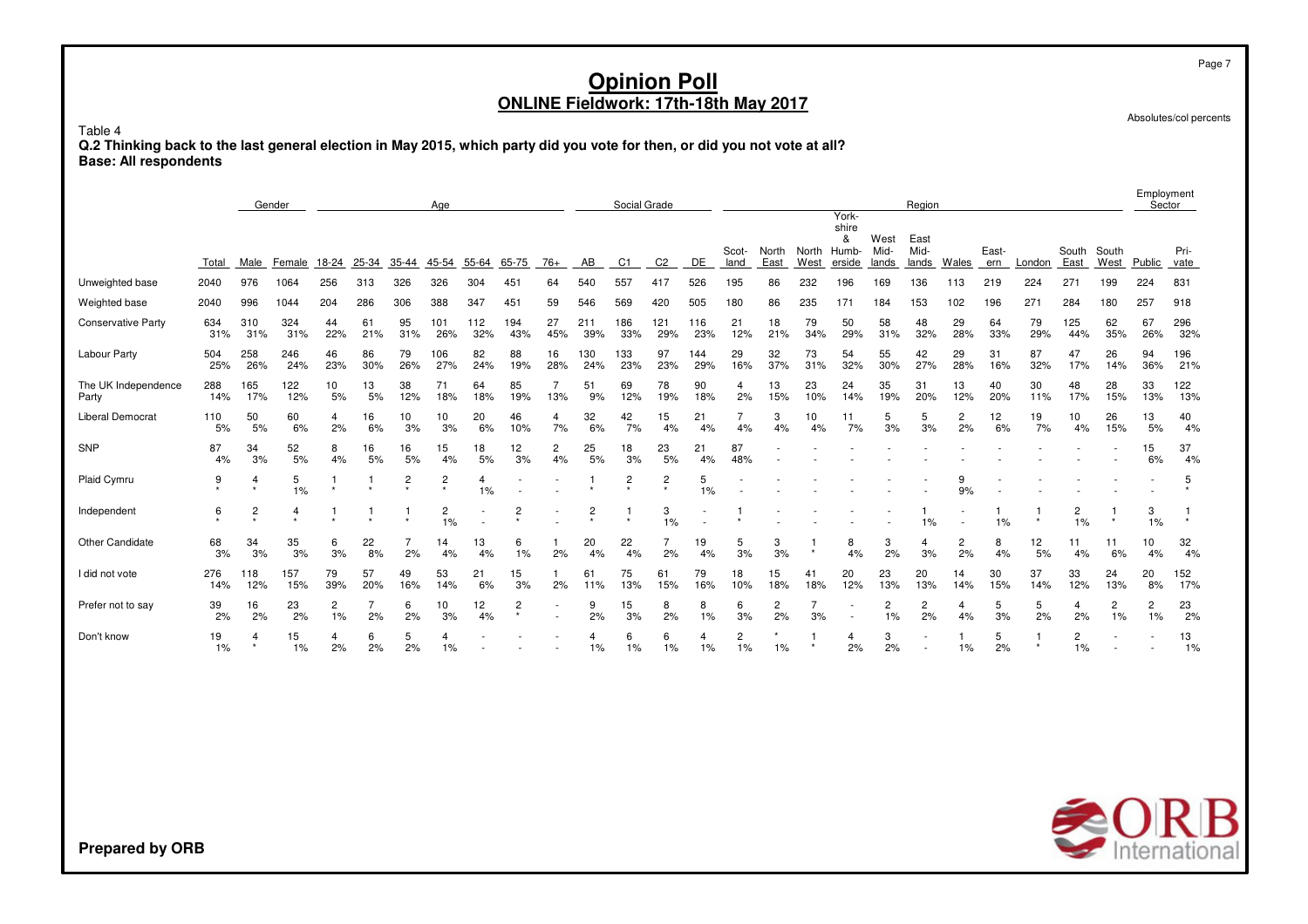Absolutes/col percents

Page 8

Table 4 **Q.2 Thinking back to the last general election in May 2015, which party did you vote for then, or did you not vote at all? Base: All respondents**

|                              |            |                                                      |                  |                          | 2015 Vote                          |            |             |           |                                                      | Referendum Vote                        |            |                          | Propensity                |                      |
|------------------------------|------------|------------------------------------------------------|------------------|--------------------------|------------------------------------|------------|-------------|-----------|------------------------------------------------------|----------------------------------------|------------|--------------------------|---------------------------|----------------------|
|                              | Total      | Con                                                  | Lab              | Lib Dem                  | <b>UKIP</b>                        | <b>SNP</b> | Plaid Cymru | Other     | Did not vote                                         | Leave                                  | Remain     | $0 - 6$                  | $7 - 10$                  | 10                   |
| Unweighted base              | 2040       | 600                                                  | 510              | 114                      | 269                                | 93         | 8           | 75        | 309                                                  | 980                                    | 830        | 234                      | 1767                      | 1349                 |
| Weighted base                | 2040       | 634                                                  | 504              | 110                      | 288                                | 87         | 9           | 75        | 276                                                  | 1010                                   | 826        | 227                      | 1778                      | 1348                 |
| <b>Conservative Party</b>    | 634<br>31% | 634<br>100%                                          | $\sim$<br>$\sim$ |                          | ٠<br>٠                             |            | ٠           |           | $\sim$<br>$\sim$                                     | 372<br>37%                             | 247<br>30% | 18<br>8%                 | 609<br>34%                | 481<br>36%           |
| Labour Party                 | 504<br>25% | $\overline{\phantom{a}}$<br>$\overline{\phantom{a}}$ | 504<br>100%      |                          |                                    |            |             |           | $\overline{\phantom{a}}$                             | 182<br>18%                             | 302<br>37% | 26<br>12%                | 473<br>27%                | 374<br>28%           |
| The UK Independence<br>Party | 288<br>14% | ٠<br>٠                                               | $\sim$           | $\overline{\phantom{a}}$ | 288<br>100%                        |            |             |           |                                                      | 274<br>27%                             | 12<br>1%   | 26<br>12%                | 257<br>14%                | 196<br>15%           |
| Liberal Democrat             | 110<br>5%  | ٠                                                    | $\sim$<br>$\sim$ | 110<br>100%              | ٠<br>$\overline{\phantom{a}}$      |            | ٠           |           | $\sim$                                               | 35<br>3%                               | 71<br>9%   | 5<br>2%                  | 105<br>6%                 | 84<br>6%             |
| SNP                          | 87<br>4%   | ٠                                                    |                  |                          | $\overline{\phantom{a}}$<br>$\sim$ | 87<br>100% |             |           | $\overline{\phantom{a}}$<br>$\overline{\phantom{a}}$ | 31<br>3%                               | 50<br>6%   | 1%                       | 84<br>5%                  | 70<br>5%             |
| Plaid Cymru                  | 9          | $\overline{\phantom{a}}$                             |                  |                          | $\overline{\phantom{a}}$           | $\sim$     | 9<br>100%   |           | $\overline{\phantom{a}}$                             | $\overline{4}$<br>$\star$              | 5<br>1%    | $\overline{\phantom{a}}$ | 9<br>1%                   | $\overline{7}$<br>1% |
| Independent                  | 6          | ٠                                                    |                  |                          |                                    |            | ٠           | 6<br>9%   | $\overline{\phantom{a}}$                             | $\overline{c}$<br>$\ddot{\phantom{1}}$ | 3<br>٠     |                          | 6<br>$\ddot{\phantom{1}}$ | 5                    |
| Other Candidate              | 68<br>3%   |                                                      |                  |                          |                                    |            | ٠           | 68<br>91% |                                                      | 23<br>2%                               | 42<br>5%   | 3<br>1%                  | 64<br>4%                  | 51<br>4%             |
| I did not vote               | 276<br>14% | ٠<br>٠                                               |                  |                          |                                    |            |             | ٠<br>٠    | 276<br>100%                                          | 69<br>7%                               | 78<br>9%   | 131<br>58%               | 136<br>8%                 | 59<br>4%             |
| Prefer not to say            | 39<br>2%   |                                                      |                  |                          |                                    |            |             |           | $\overline{\phantom{a}}$<br>$\overline{\phantom{a}}$ | 10<br>1%                               | 11<br>1%   | 9<br>4%                  | 28<br>2%                  | 16<br>1%             |
| Don't know                   | 19<br>1%   |                                                      |                  |                          | ٠                                  |            |             |           |                                                      | 1%                                     | 6<br>1%    | 3%                       |                           | 4                    |

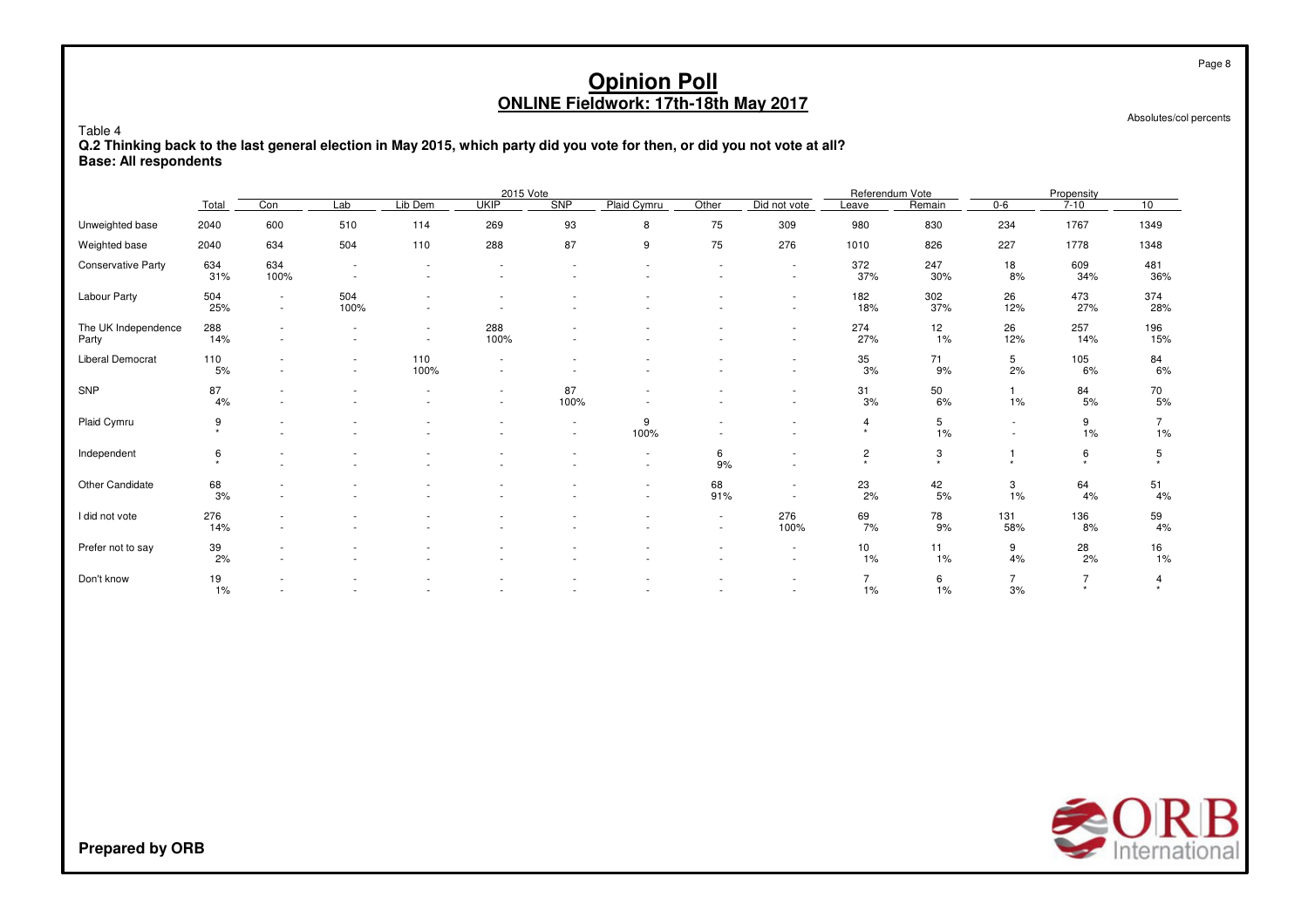Absolutes/col percents

Table 5 **Q.2 Thinking back to the last general election in May 2015, which party did you vote for then, or did you not vote at all? Base: All respondents naming a party**

|                              | Gender<br>Age |                           |            |           |           |           |            |            |                                    |           |            | Social Grade   |                |            |                      |               |               |                                       |                       | Region                |                      |              |           |               |           | Employment<br>Sector |              |
|------------------------------|---------------|---------------------------|------------|-----------|-----------|-----------|------------|------------|------------------------------------|-----------|------------|----------------|----------------|------------|----------------------|---------------|---------------|---------------------------------------|-----------------------|-----------------------|----------------------|--------------|-----------|---------------|-----------|----------------------|--------------|
|                              | Total         | Male                      | Female     | 18-24     | 25-34     | 35-44     | 45-54      | 55-64      | 65-75                              | 76+       | AB         | C1             | C2             | DE         | Scot-<br>land        | North<br>East | North<br>West | York-<br>shire<br>&<br>Humb<br>erside | West<br>Mid-<br>lands | East<br>Mid-<br>lands | Wales                | East-<br>ern | London    | South<br>East | South     | West Public          | Pri-<br>vate |
| Unweighted base              | 1669          | 829                       | 840        | 139       | 228       | 257       | 277        | 273        | 432                                | 63        | 465        | 455            | 333            | 416        | 167                  | 69            | 181           | 165                                   | 140                   | 110                   | 89                   | 171          | 183       | 230           | 164       | 203                  | 649          |
| Weighted base                | 1706          | 857                       | 849        | 119       | 215       | 246       | 320        | 314        | 433                                | 58        | 473        | 472            | 346            | 415        | 154                  | 68            | 186           | 147                                   | 155                   | 130                   | 83                   | 156          | 228       | 244           | 153       | 235                  | 730          |
| <b>Conservative Party</b>    | 634<br>37%    | 310<br>36%                | 324<br>38% | 44<br>37% | 61<br>28% | 95<br>38% | 101<br>32% | 112<br>36% | 194<br>45%                         | 27<br>46% | 211<br>45% | 186<br>39%     | 121<br>35%     | 116<br>28% | 21<br>14%            | 18<br>26%     | 79<br>43%     | 50<br>34%                             | 58<br>37%             | 48<br>37%             | 29<br>35%            | 64<br>41%    | 79<br>35% | 125<br>51%    | 62<br>41% | 67<br>29%            | 296<br>41%   |
| Labour Party                 | 504<br>30%    | 258<br>30%                | 246<br>29% | 46<br>39% | 86<br>40% | 79<br>32% | 106<br>33% | 82<br>26%  | 88<br>20%                          | 16<br>28% | 130<br>27% | 133<br>28%     | 97<br>28%      | 144<br>35% | 29<br>19%            | 32<br>46%     | 73<br>39%     | 54<br>37%                             | 55<br>35%             | 42<br>32%             | 29<br>34%            | 31<br>20%    | 87<br>38% | 47<br>19%     | 26<br>17% | 94<br>40%            | 196<br>27%   |
| The UK Independence<br>Party | 288<br>17%    | 165<br>19%                | 122<br>14% | 10<br>8%  | 13<br>6%  | 38<br>15% | 71<br>22%  | 64<br>20%  | 85<br>20%                          | 13%       | 51<br>11%  | 69<br>15%      | 78<br>22%      | 90<br>22%  | 4<br>3%              | 13<br>19%     | 23<br>13%     | 24<br>16%                             | 35<br>22%             | 31<br>24%             | 13<br>15%            | 40<br>25%    | 30<br>13% | 48<br>20%     | 28<br>18% | 33<br>14%            | 122<br>17%   |
| Liberal Democrat             | 110<br>6%     | 50<br>6%                  | 60<br>7%   | 4<br>3%   | 16<br>8%  | 10<br>4%  | 10<br>3%   | 20<br>6%   | 46<br>11%                          | 7%        | 32<br>7%   | 42<br>9%       | 15<br>4%       | 21<br>5%   | $\overline{7}$<br>5% | 3<br>5%       | 10<br>5%      | 8%                                    | 3%                    | 5<br>4%               | $\overline{c}$<br>2% | 12<br>8%     | 19<br>8%  | 10<br>4%      | 26<br>17% | 13<br>6%             | 40<br>6%     |
| SNP                          | 87<br>5%      | 34<br>4%                  | 52<br>6%   | 8<br>7%   | 16<br>7%  | 16<br>6%  | 15<br>5%   | 18<br>6%   | 12<br>3%                           | 2<br>4%   | 25<br>5%   | 18<br>4%       | 23<br>7%       | 21<br>5%   | 87<br>56%            |               |               |                                       |                       |                       |                      |              |           |               |           | 15<br>6%             | 37<br>5%     |
| Plaid Cymru                  | 9<br>1%       | $\overline{4}$            | 5<br>1%    | 1%        |           | 2<br>1%   | 2<br>1%    | 4<br>1%    |                                    |           |            | $\overline{c}$ | $\overline{c}$ | 5<br>1%    |                      |               |               |                                       |                       |                       | 11%                  |              |           |               |           |                      | 5<br>1%      |
| Independent                  | 6             | $\overline{c}$<br>$\star$ | 4<br>1%    | 1%        |           |           | 2<br>1%    |            | $\overline{\mathbf{c}}$<br>$\star$ |           | 2          |                | 3<br>1%        |            |                      |               |               |                                       |                       | 1%                    |                      | 1%           | $\star$   | 2<br>1%       | 1%        | 3<br>1%              | $\star$      |
| <b>Other Candidate</b>       | 68<br>4%      | 34<br>4%                  | 35<br>4%   | 6<br>5%   | 22<br>10% | 3%        | 14<br>4%   | 13<br>4%   | 6<br>1%                            | 2%        | 20<br>4%   | 22<br>5%       | 2%             | 19<br>5%   | 5<br>3%              | 3<br>4%       | $\star$       | 8<br>5%                               | 3<br>2%               | 4<br>3%               | 2<br>2%              | 8<br>5%      | 12<br>5%  | 11<br>5%      | 11<br>7%  | 10<br>4%             | 32<br>4%     |



**Prepared by ORB**

Page 9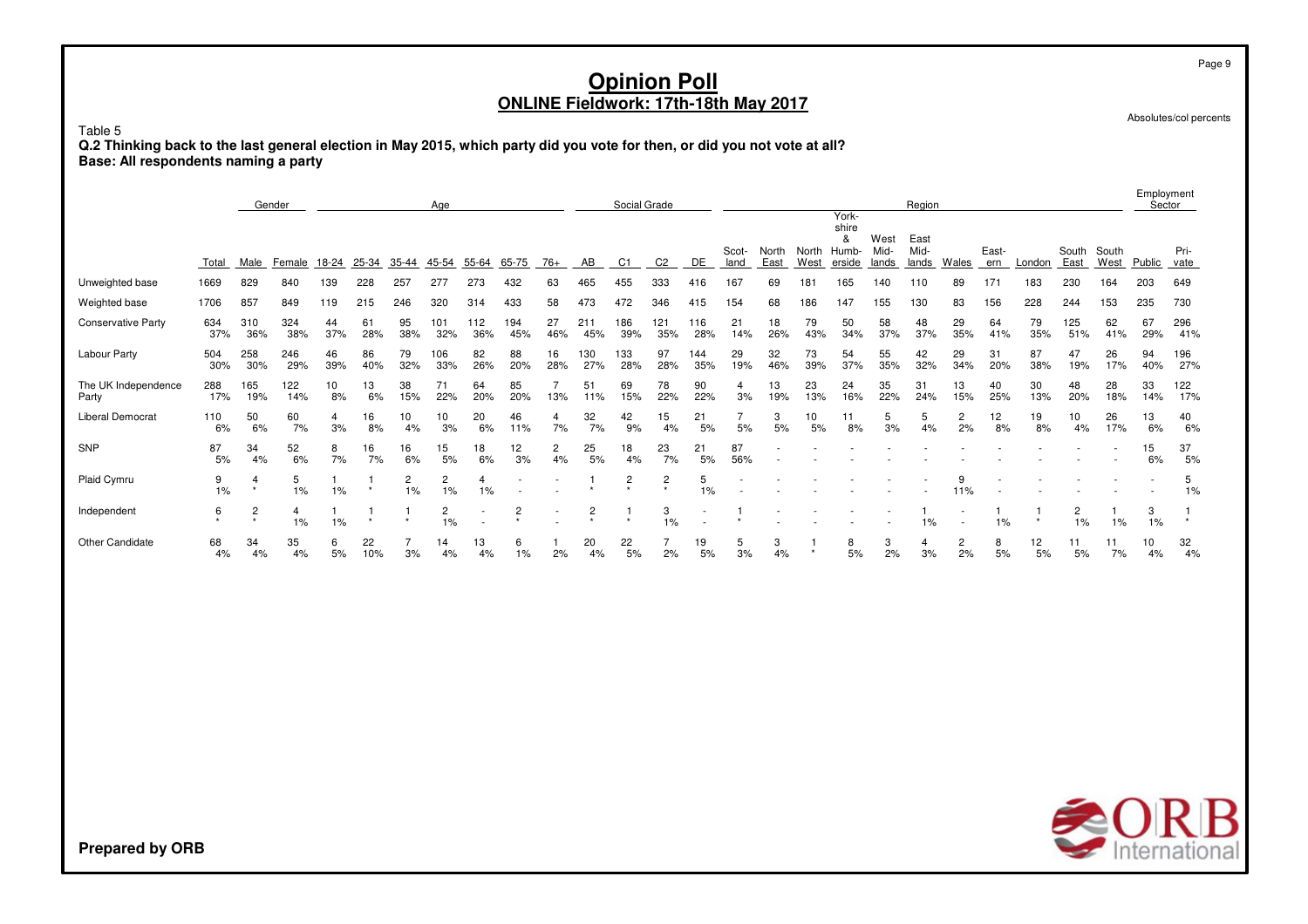Absolutes/col percents

Table 5 **Q.2 Thinking back to the last general election in May 2015, which party did you vote for then, or did you not vote at all? Base: All respondents naming a party**

|                              |              |                  |                                    |                                                      | 2015 Vote        |                  |                                    |           |                                                      | Referendum Vote |              |              | Propensity |            |
|------------------------------|--------------|------------------|------------------------------------|------------------------------------------------------|------------------|------------------|------------------------------------|-----------|------------------------------------------------------|-----------------|--------------|--------------|------------|------------|
|                              | Total        | Con              | Lab                                | Lib Dem                                              | <b>UKIP</b>      | <b>SNP</b>       | Plaid Cymru                        | Other     | Did not vote                                         | Leave           | Remain       | $0 - 6$      | $7 - 10$   | 10         |
| Unweighted base              | 1669         | 600              | 510                                | 114                                                  | 269              | 93               | 8                                  | 75        | $\sim$                                               | 888             | 726          | 74           | 1579       | 1256       |
| Weighted base                | 1706         | 634              | 504                                | 110                                                  | 288              | 87               | 9                                  | 75        | $\sim$                                               | 924             | 731          | 80           | 1607       | 1269       |
| <b>Conservative Party</b>    | 634<br>37%   | 634<br>100%      | $\sim$<br>$\overline{\phantom{a}}$ | $\overline{\phantom{a}}$<br>$\overline{\phantom{a}}$ | $\sim$           | $\sim$           | ۰<br>$\overline{\phantom{a}}$      |           | $\sim$<br>$\sim$                                     | 372<br>40%      | 247<br>34%   | 18<br>22%    | 609<br>38% | 481<br>38% |
| Labour Party                 | 504<br>30%   | $\sim$<br>$\sim$ | 504<br>100%                        | ٠<br>$\overline{\phantom{a}}$                        |                  |                  |                                    |           | $\overline{\phantom{a}}$<br>$\overline{\phantom{a}}$ | 182<br>20%      | 302<br>41%   | 26<br>33%    | 473<br>29% | 374<br>29% |
| The UK Independence<br>Party | 288<br>17%   | ۰.<br>۰.         | $\sim$<br>$\overline{\phantom{a}}$ | $\sim$<br>$\overline{\phantom{a}}$                   | 288<br>100%      |                  |                                    |           | $\sim$<br>$\sim$                                     | 274<br>30%      | 12<br>2%     | 26<br>33%    | 257<br>16% | 196<br>15% |
| Liberal Democrat             | 110<br>6%    | $\sim$           | $\sim$<br>$\sim$                   | 110<br>100%                                          | ۰.<br>۰          |                  |                                    |           | $\sim$<br>$\overline{\phantom{a}}$                   | 35<br>4%        | 71<br>10%    | 5<br>6%      | 105<br>7%  | 84<br>7%   |
| SNP                          | 87<br>5%     | ۰<br>٠           | $\overline{\phantom{a}}$           | $\overline{\phantom{a}}$<br>٠                        | $\sim$<br>$\sim$ | 87<br>100%       | $\overline{\phantom{a}}$           |           | $\overline{\phantom{a}}$<br>$\overline{\phantom{a}}$ | 31<br>3%        | 50<br>7%     | 1%           | 84<br>5%   | 70<br>6%   |
| Plaid Cymru                  | 9<br>1%      |                  | $\sim$                             | ٠                                                    | ۰.               | $\sim$<br>$\sim$ | 9<br>100%                          |           | $\overline{\phantom{a}}$                             | $\star$         | 5<br>1%      | $\sim$<br>٠. | 9<br>1%    | 1%         |
| Independent                  | 6<br>$\star$ | $\sim$           |                                    | ٠                                                    |                  | $\sim$           | $\sim$<br>$\overline{\phantom{a}}$ | 6<br>9%   | $\overline{\phantom{a}}$                             | $\overline{2}$  | 3<br>$\star$ | 1%           | 6          | 5          |
| Other Candidate              | 68<br>4%     |                  | $\overline{\phantom{a}}$<br>$\sim$ | $\overline{\phantom{a}}$                             | $\sim$           | $\sim$           | ۰<br>$\sim$                        | 68<br>91% |                                                      | 23<br>3%        | 42<br>6%     | 3<br>4%      | 64<br>4%   | 51<br>4%   |

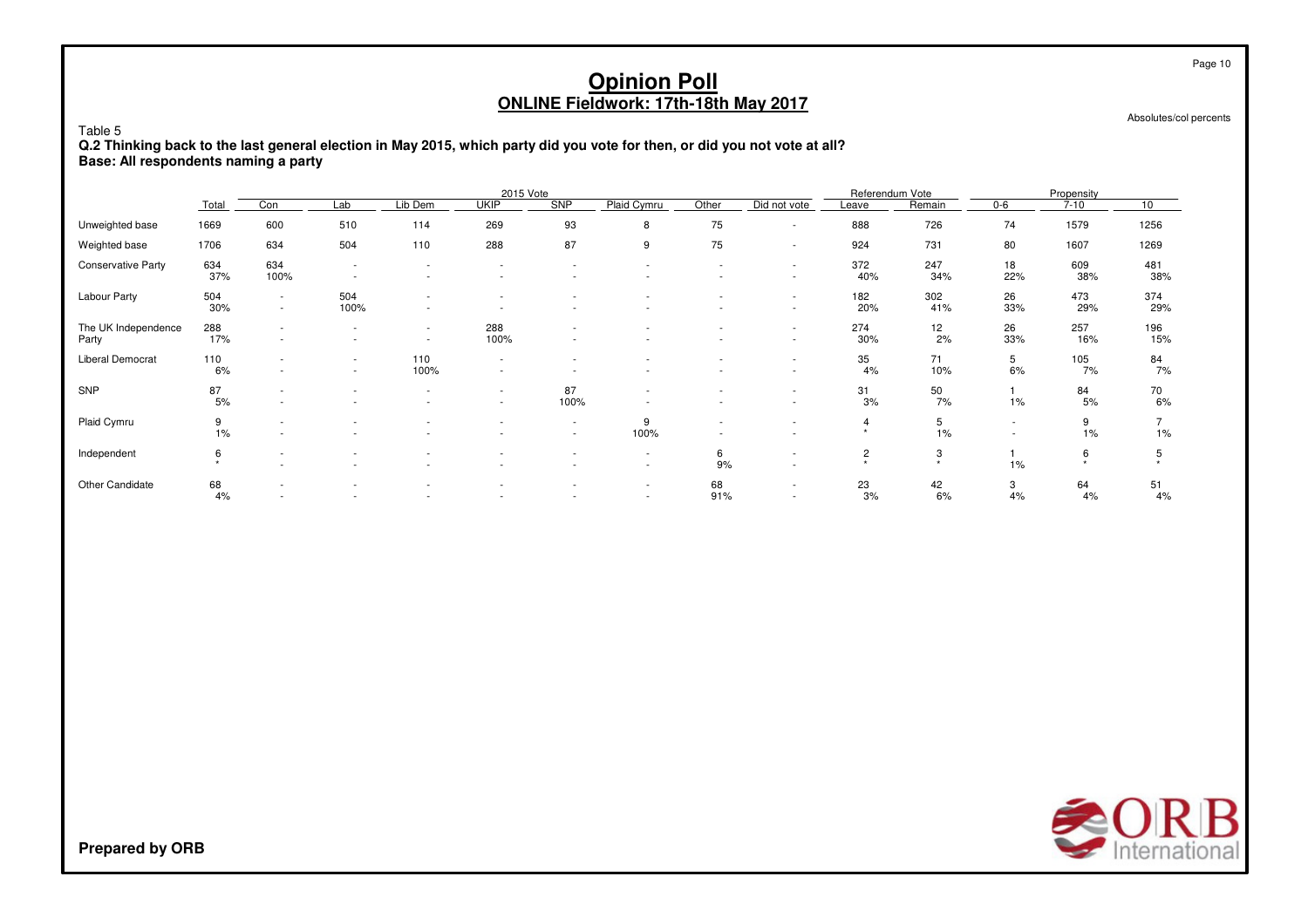Absolutes/col percents

Page 11

Table 6 **Q.3 Thinking back to the EU referendum in June 2016, how did you vote then or did you not vote at all? Base: All respondents**

|                                | Gender<br>Age |            |             |            |            |            |            |            |            |                          |            | Social Grade |            |            |               |               |               |                                        |                       | Region                |           |              |            |               |                         | Employment<br>Sector |              |
|--------------------------------|---------------|------------|-------------|------------|------------|------------|------------|------------|------------|--------------------------|------------|--------------|------------|------------|---------------|---------------|---------------|----------------------------------------|-----------------------|-----------------------|-----------|--------------|------------|---------------|-------------------------|----------------------|--------------|
|                                | Total         |            | Male Female | 18-24      | 25-34      | 35-44      | 45-54      | 55-64      | 65-75      | 76+                      | AB         | C1           | C2         | DE         | Scot-<br>land | North<br>East | North<br>West | York-<br>shire<br>&<br>Humb-<br>erside | West<br>Mid-<br>lands | East<br>Mid-<br>lands | Wales     | East-<br>ern | London     | South<br>East | South<br>West           | Public               | Pri-<br>vate |
| Unweighted base                | 2040          | 976        | 1064        | 256        | 313        | 326        | 326        | 304        | 451        | 64                       | 540        | 557          | 417        | 526        | 195           | 86            | 232           | 196                                    | 169                   | 136                   | 113       | 219          | 224        | 271           | 199                     | 224                  | 831          |
| Weighted base                  | 2040          | 996        | 1044        | 204        | 286        | 306        | 388        | 347        | 451        | 59                       | 546        | 569          | 420        | 505        | 180           | 86            | 235           | 171                                    | 184                   | 153                   | 102       | 196          | 271        | 284           | 180                     | 257                  | 918          |
| I voted to LEAVE the EU        | 1010<br>50%   | 492<br>49% | 518<br>50%  | 44<br>22%  | 76<br>26%  | 150<br>49% | 211<br>54% | 202<br>58% | 288<br>64% | 40<br>67%                | 219<br>40% | 268<br>47%   | 225<br>54% | 298<br>59% | 63<br>35%     | 47<br>54%     | 19<br>51%     | 92<br>54%                              | 102<br>56%            | 79<br>52%             | 52<br>51% | 111<br>57%   | 100<br>37% | 147<br>52%    | 97<br>54%               | 105<br>41%           | 432<br>47%   |
| I voted to REMAIN in<br>the EU | 826<br>41%    | 419<br>42% | 407<br>39%  | 114<br>56% | 168<br>59% | 121<br>39% | 131<br>34% | 128<br>37% | 150<br>33% | 16<br>27%                | 287<br>53% | 250<br>44%   | 144<br>34% | 145<br>29% | 93<br>52%     | 31<br>36%     | 89<br>38%     | 65<br>38%                              | 64<br>35%             | 60<br>39%             | 41<br>40% | 67<br>34%    | 139<br>51% | 112<br>40%    | 65<br>36%               | 132<br>52%           | 378<br>41%   |
| I did not vote                 | 173<br>8%     | 72<br>7%   | 101<br>10%  | 40<br>19%  | 37<br>13%  | 29<br>9%   | 41<br>11%  | 12<br>4%   | 10<br>2%   | 4<br>6%                  | 35<br>6%   | 46<br>8%     | 38<br>9%   | 55<br>11%  | 19<br>10%     | 9%            | 23<br>10%     | 12<br>7%                               | 15<br>8%              | 13<br>8%              | 6%        | 16<br>8%     | 26<br>9%   | 23<br>8%      | 14<br>8%                | 18<br>7%             | 92<br>10%    |
| Prefer not to say              | 23<br>1%      | 10<br>1%   | 13<br>$1\%$ | 5<br>2%    | 2%         | 1%         | 1%         | 5<br>1%    |            |                          | 1%         | b.<br>$1\%$  | 2%         | $1\%$      | 3<br>2%       | 1%            | 2%            | $\overline{2}$<br>1%                   |                       | $1\%$                 | 1%        |              | 2%         | 2<br>1%       | $\overline{c}$<br>$1\%$ |                      | 12<br>$1\%$  |
| Don't know                     |               | 3          | 5           | $1\%$      |            | 3<br>1%    |            |            |            | $\overline{\phantom{a}}$ |            |              | $1\%$      |            | 1%            | 1%            |               |                                        | 1%                    |                       | 1%        |              |            |               |                         |                      |              |

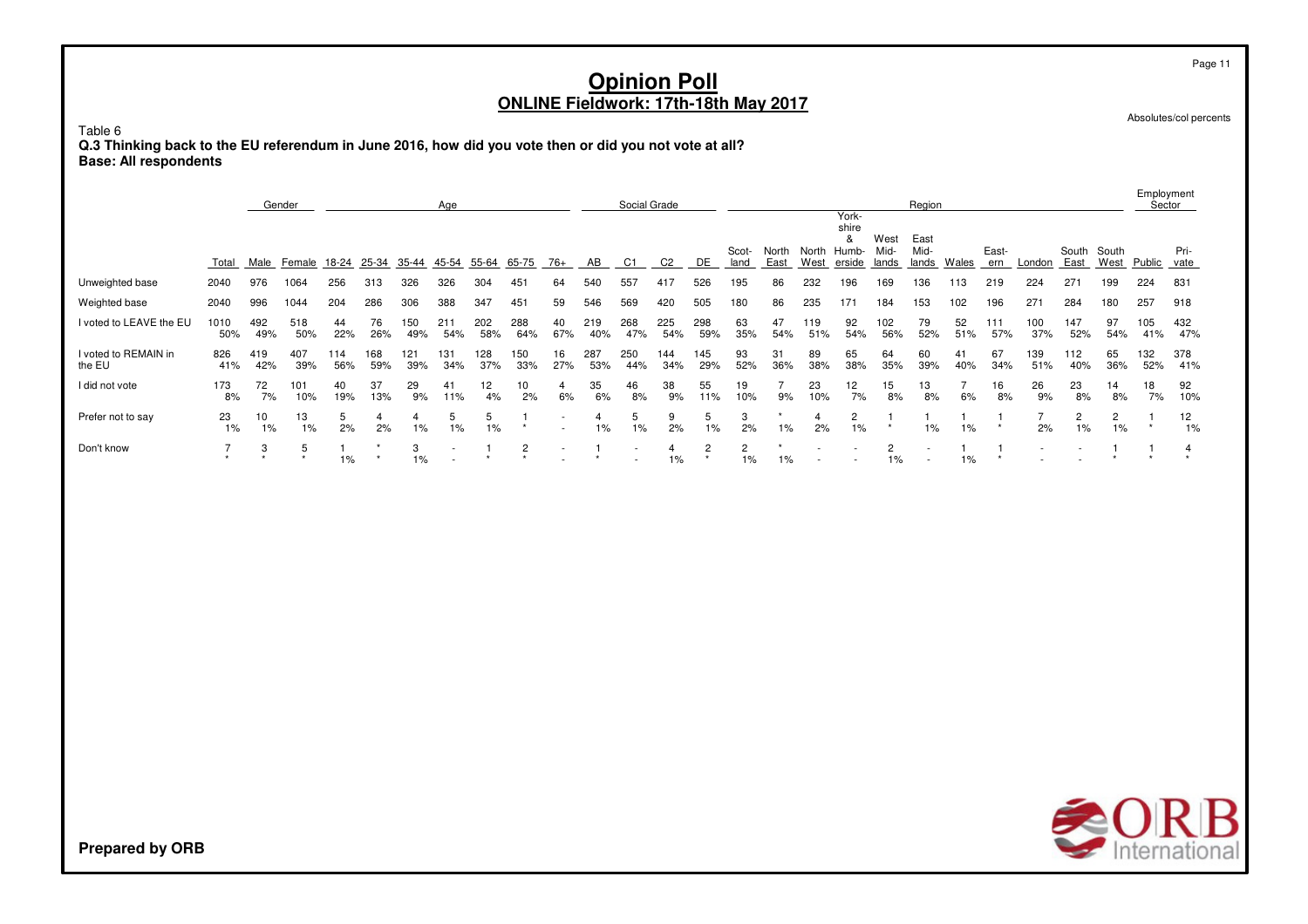Absolutes/col percents

Page 12

Table 6 **Q.3 Thinking back to the EU referendum in June 2016, how did you vote then or did you not vote at all? Base: All respondents**

|                                |             |            |            |                                                      | 2015 Vote                                            |            |             |                               |                         | Referendum Vote                |                                 |           | Propensity |            |
|--------------------------------|-------------|------------|------------|------------------------------------------------------|------------------------------------------------------|------------|-------------|-------------------------------|-------------------------|--------------------------------|---------------------------------|-----------|------------|------------|
|                                | Total       | Con        | Lab        | Lib Dem                                              | UKIP                                                 | <b>SNP</b> | Plaid Cymru | Other                         | Did not vote            | Leave                          | Remain                          | $0 - 6$   | $7 - 10$   | 10         |
| Unweighted base                | 2040        | 600        | 510        | 114                                                  | 269                                                  | 93         | 8           | 75                            | 309                     | 980                            | 830                             | 234       | 1767       | 1349       |
| Weighted base                  | 2040        | 634        | 504        | 110                                                  | 288                                                  | 87         | 9           | 75                            | 276                     | 1010                           | 826                             | 227       | 1778       | 1348       |
| I voted to LEAVE the EU        | 1010<br>50% | 372<br>59% | 182<br>36% | 35<br>32%                                            | 274<br>95%                                           | 31<br>35%  | 49%         | 26<br>35%                     | 69<br>25%               | 1010<br>100%                   | . .                             | 71<br>31% | 926<br>52% | 722<br>54% |
| I voted to REMAIN in<br>the EU | 826<br>41%  | 247<br>39% | 302<br>60% | 71<br>64%                                            | 12 <sup>2</sup><br>4%                                | 50<br>58%  | :C<br>51%   | 46<br>61%                     | 78<br>28%               | ۰.<br>$\overline{\phantom{a}}$ | 826<br>100%                     | 51<br>23% | 764<br>43% | 592<br>44% |
| I did not vote                 | 173<br>8%   | 14<br>2%   | 13<br>3%   | 4%                                                   | $\overline{2}$<br>1%                                 | 6%         |             | $\overline{2}$<br>3%          | 123<br>45%              | ۰.                             | $\overline{\phantom{a}}$<br>. . | 95<br>42% | 71<br>4%   | 27<br>2%   |
| Prefer not to say              | 23<br>$1\%$ |            | 6<br>1%    | $\overline{\phantom{a}}$<br>$\overline{\phantom{a}}$ | $\overline{\phantom{a}}$<br>. .                      |            |             | $1\%$                         | 3<br>1%                 | ۰.                             | . .                             | 9<br>4%   | 13<br>1%   |            |
| Don't know                     |             |            |            | ٠<br>$\overline{\phantom{a}}$                        | $\overline{\phantom{a}}$<br>$\overline{\phantom{a}}$ | 1%         |             | ۰<br>$\overline{\phantom{a}}$ | $\overline{2}$<br>$1\%$ | . .                            |                                 |           |            |            |

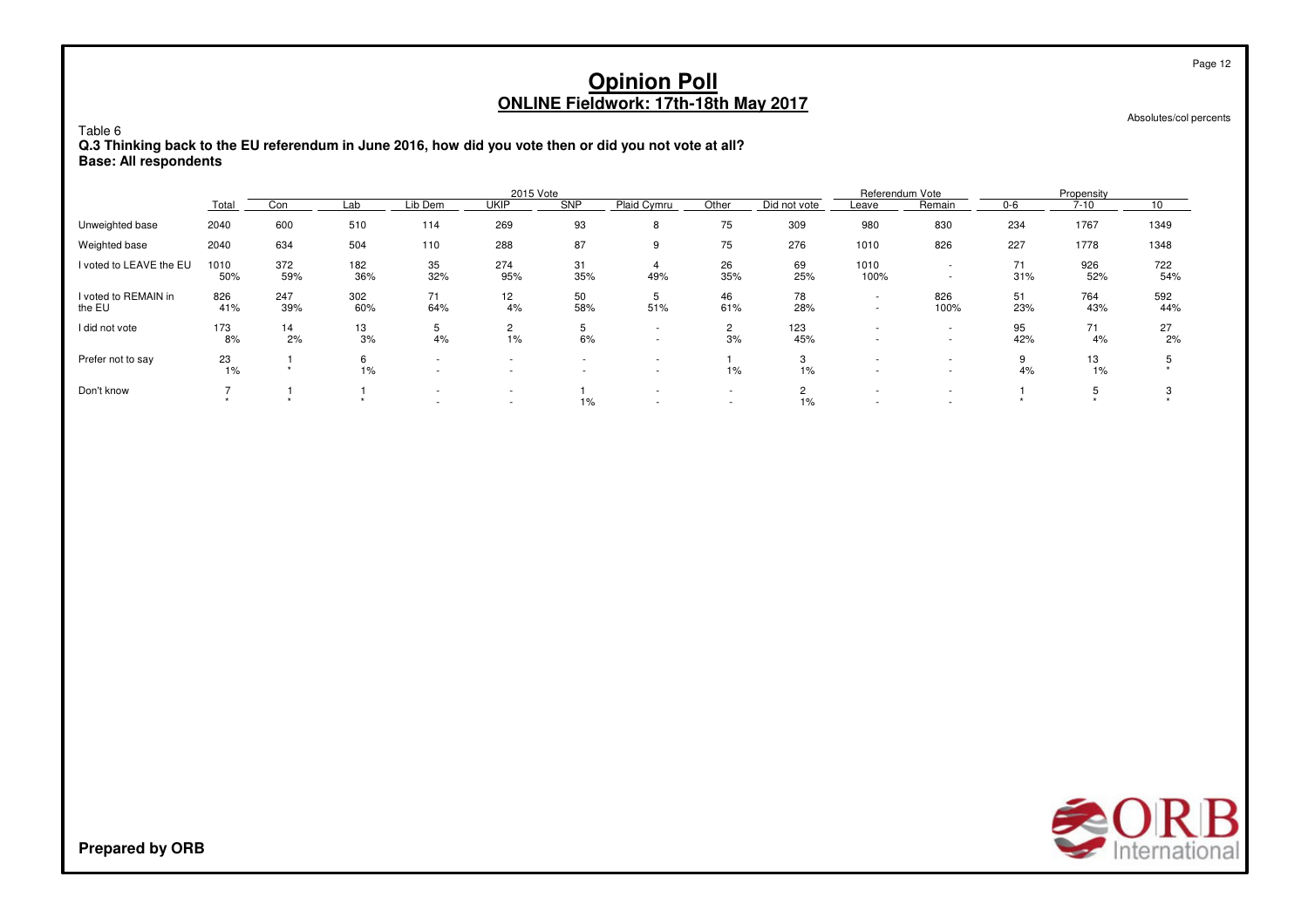Table 7 **Q.3 Thinking back to the EU referendum in June 2016, how did you vote then or did you not vote at all? Base: All respondents who voted**

|                                | Gender<br>Age |            |                         |            |            |                   |                        | Social Grade<br>Region |            |           |            |            |            |            |               |               | Employment<br>Sector |                                              |                       |                       |           |              |            |               |               |             |            |
|--------------------------------|---------------|------------|-------------------------|------------|------------|-------------------|------------------------|------------------------|------------|-----------|------------|------------|------------|------------|---------------|---------------|----------------------|----------------------------------------------|-----------------------|-----------------------|-----------|--------------|------------|---------------|---------------|-------------|------------|
|                                | Total         |            | Male Female 18-24 25-34 |            |            | 35-44 45-54 55-64 |                        |                        | 65-75      | 76+       | AB         | C1         | C2         | DE         | Scot-<br>land | North<br>East | West                 | York-<br>shire<br>&<br>North Humb-<br>erside | West<br>Mid-<br>lands | East<br>Mid-<br>lands | Wales     | East-<br>ern | London     | South<br>East | South<br>West | Public vate | Pri-       |
| Unweighted base                | 1810          | 886        | 924                     | 190        | 259        | 282               | 293                    | 287                    | 438        | 61        | 492        | 503        | 367        | 448        | 167           | 77            | 205                  | 176                                          | 152                   | 121                   | 102       | 193          | 196        | 244           | 177           | 203         | 726        |
| Weighted base                  | 1836          | 911        | 925                     | 158        | 243        | 270               | 341                    | 329                    | 438        | 56        | 506        | 518        | 369        | 443        | 155           | 77            | 208                  | 157                                          | 166                   | 139                   | 93        | 179          | 239        | 259           | 162           | 237         | 811        |
| I voted to LEAVE the EU        | 1010<br>55%   | 492<br>54% | 518<br>56%              | 44<br>28%  | 76<br>31%  | 150<br>55%        | 21 <sup>1</sup><br>62% | 202<br>61%             | 288<br>66% | 40<br>72% | 219<br>43% | 268<br>52% | 225<br>61% | 298<br>67% | 63<br>40%     | 47<br>60%     | 119<br>57%           | 92<br>59%                                    | 102<br>62%            | 79<br>57%             | 52<br>56% | 111<br>62%   | 100<br>42% | 147<br>57%    | 97<br>60%     | 105<br>44%  | 432<br>53% |
| I voted to REMAIN in<br>the EU | 826<br>45%    | 419<br>46% | 407<br>44%              | 114<br>72% | 168<br>69% | 121<br>45%        | 131<br>38%             | 128<br>39%             | 150<br>34% | 16<br>28% | 287<br>57% | 250<br>48% | 144<br>39% | 145<br>33% | 93<br>60%     | 31<br>40%     | 89<br>43%            | 65<br>41%                                    | 64<br>38%             | 60<br>43%             | 41<br>44% | 38%          | 139<br>58% | 112<br>43%    | 65<br>40%     | 132<br>56%  | 378<br>47% |

Absolutes/col percents



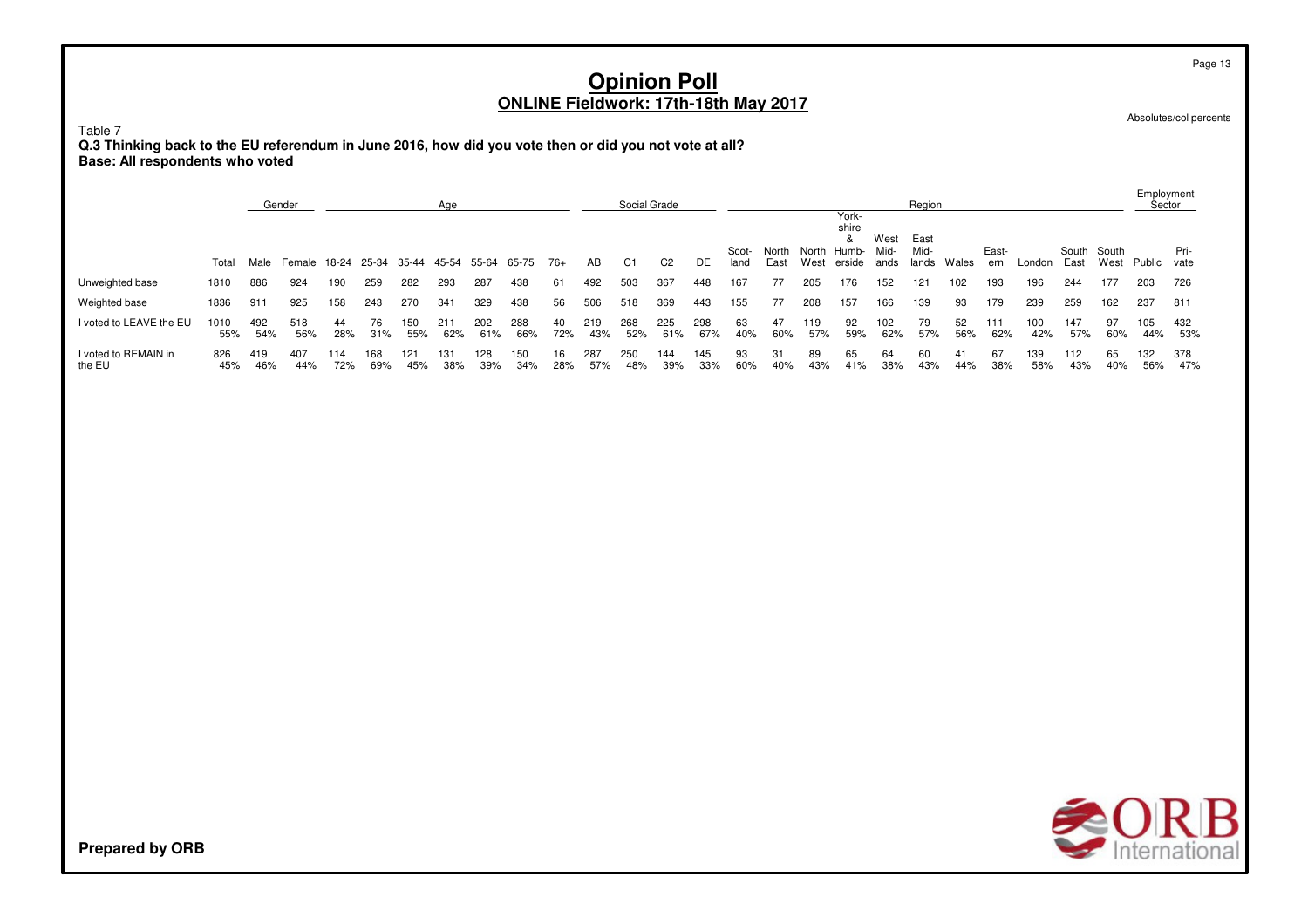Absolutes/col percents

Page 14

Table 7 **Q.3 Thinking back to the EU referendum in June 2016, how did you vote then or did you not vote at all? Base: All respondents who voted**

|                                |             |            |            |           |             | Referendum Vote | Propensity  |           |              |              |             |           |            |            |
|--------------------------------|-------------|------------|------------|-----------|-------------|-----------------|-------------|-----------|--------------|--------------|-------------|-----------|------------|------------|
|                                | Total       |            | .ar        | ∟ib Dem   | <b>UKIP</b> | <b>SNP</b>      | Plaid Cymru | Other     | Did not vote | Leave        | Remain      |           |            |            |
| Unweighted base                | 1810        | 583        | 489        | 110       | 266         | 86              |             | 72        | 160          | 980          | 830         | 118       | 1669       | 1306       |
| Weighted base                  | 1836        | 618        | 484        | 105       | 286         | 81              |             | 72        | 147          | 1010         | 826         | 122       | 1690       | 1314       |
| I voted to LEAVE the EU        | 1010<br>55% | 372<br>60% | 182<br>38% | 35<br>33% | 274<br>96%  | 31<br>38%       | 49%         | 26<br>36% | 69<br>47%    | 1010<br>100% |             | 58%       | 926<br>55% | 722<br>55% |
| I voted to REMAIN in<br>the EU | 826<br>45%  | 247<br>40% | 302<br>62% | 67%       | 4%          | 50<br>62%       | 51%         | 46<br>64% | 78<br>53%    | . .          | 826<br>100% | г.<br>42% | 764<br>45% | 592<br>45% |

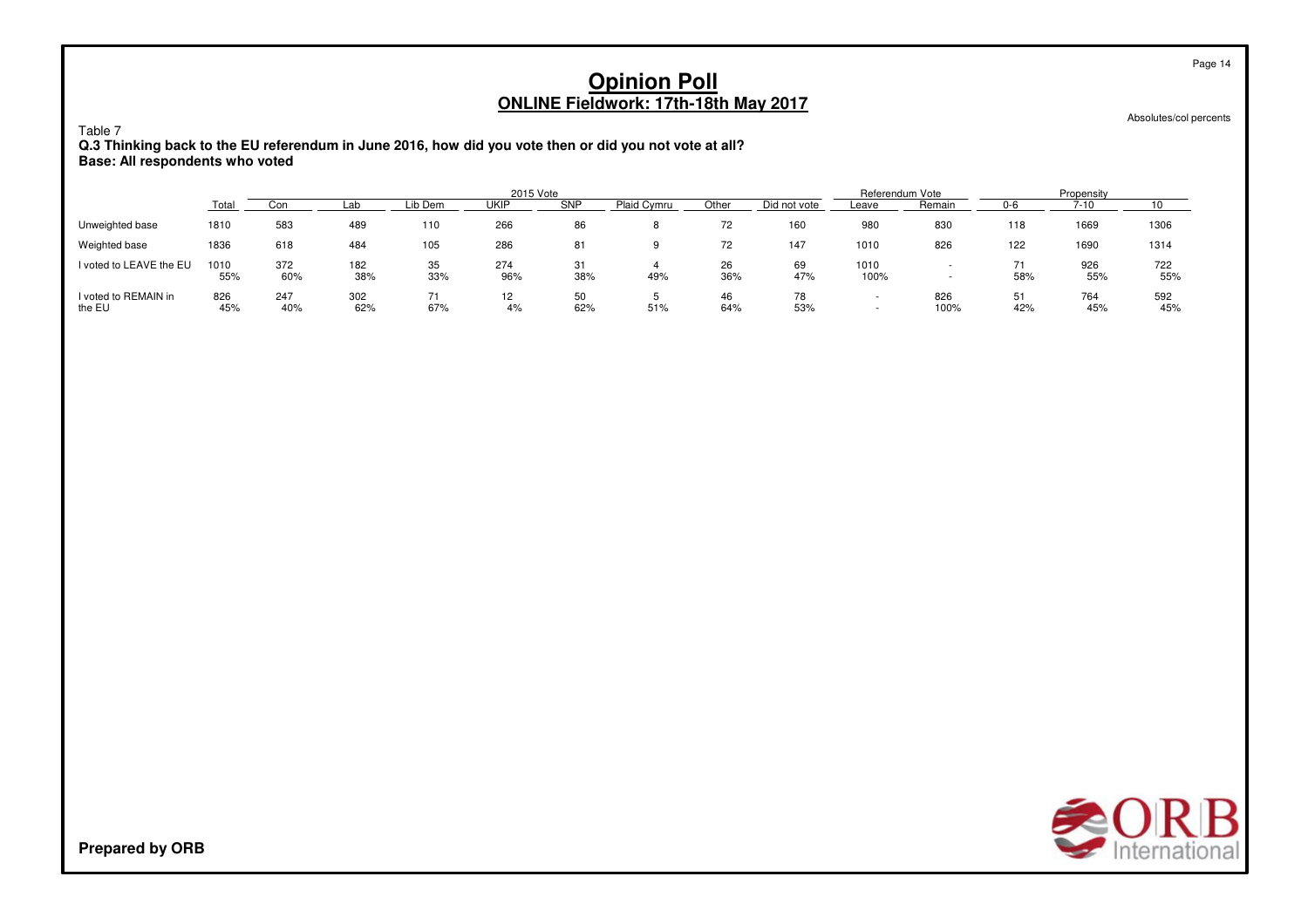Absolutes/col percents

Page 15

**Q.4 Once again thinking to the next general election on June 8th, on a scale of 0 - 10 where 0 is certain not to vote and 10 is certain to vote, how likely is it that you would go out and vote? Base: All respondents**

Employment Gender<u>r — sector and the social Grade Communication Social Grade Communication Sector Sector Sector Sector and Sector</u> Yorkshire &West East<br>Mid- Mid-Scot- North North Humb- Mid- Mid- East- South South Pri-TotalMale Female Female 18-24 25-34 35-44 45-54 55-64 65-75 76+ AB C1 C2 DE land East West erside lands lands Wales ern London East West Public vate Unweighted base 2040 976 1064 256 313 326 326 304 451 64 540 557 417 526 195 86 232 196 169 136 113 219 224 271 199 224 831 Weighted base 2040 996 1044 204 286 306 388 347 451 59 546 569 420 505 180 86 235 171 184 153 102 196 271 284 180 257 918 Certain to vote (10) 1348 671 677 116 151 179 243 251 359 49 390 383 254 321 131 65 155 108 114 102 64 121 165 196 128 176 554 66% 67% 65% 57% 53% 58% 63% 72% 80% 82% 71% 67% 61% 63% 73% 75% 66% 63% 62% 66% 63% 62% 61% 69% 71% 68% 60% (9) 202 117 85 12 29 38 44 39 36 5 44 64 53 41 11 4 24 24 15 8 10 28 35 29 15 25 94 10% 12% 8% 6% 10% 13% 11% 11% 8% 8% 8% 11% 13% 8% 6% 4% 10% 14% 8% 5% 10% 14% 13% 10% 8% 10% 10% (8) 147 52 95 24 28 31 33 11 18 3 45 39 30 33 13 5 22 13 13 12 6 16 19 19 9 26 79 7% 5% 9% 12% 10% 10% 8% 3% 4% 4% 8% 7% 7% 7% 7% 5% 9% 7% 7% 8% 6% 8% 7% 7% 5% 10% 9% (7) 81 38 43 14 27 20 9 6 2 3 19 24 22 16 3 2 3 7 8 11 9 4 15 11 7 10 45 4% 4% 4% 7% 10% 7% 2% 2% \* 5% 3% 4% 5% 3% 2% 3% 1% 4% 5% 7% 9% 2% 6% 4% 4% 4% 5% (6) 41 24 17 6 13 8 3 8 3 - 9 11 10 12 2 4 2 3 6 5 1 4 6 4 3 2 29 2% 2% 2% 3% 5% 3% 1% 2% 1% - 2% 2% 2% 2% 1% 4% 1% 2% 3% 3% 1% 2% 2% 2% 2% 1% 3% (5) 55 27 28 6 4 9 16 12 9 - 11 7 15 22 1 - 5 5 12 4 1 7 5 8 6 9 25 3% 3% 3% 3% 1% 3% 4% 4% 2% - 2% 1% 4% 4% 1% - 2% 3% 7% 3% 1% 3% 2% 3% 4% 4% 3% (4) 9 4 5 1 1 4 1 1 1 - 2 2 2 4 1 1 2 - 2 - \* 1 1 - \* \* 4 1% 1% \* 1% \* \* \* - \* \* \* 1% 1% 2% 1% - 1% - \* \* \* - \* \* \* (3) 6 4 2 1 2 1 1 - 2 - 1 2 1 2 - - 1 1 - - 1 1 1 1 1 1 4 \* $\frac{4}{100}$   $\frac{2}{100}$   $\frac{1}{100}$   $\frac{2}{100}$  \* \* - \* - \* \* \* \* - - \* 1% - - 1% \* \* \* \* \* \* (2) 24 13 11 6 3 \* 8 5 2 - 4 6 8 6 2 - 4 1 1 1 2 5 3 2 1 1 18 1% 1% 1% 3% 1% \* 2% 1% \* - 1% 1% 2% 1% 1% - 2% 1% 1% 1% 2% 3% 1% 1% \* \* 2% (1) 21 12 9 4 3 4 4 2 4 - 6 5 3 6 1 - 5 1 2 - 3 3 1 2 2 - 12 1% 1% 1% 2% 1% 1% 1% \* 1% - 1% 1% 1% 1% 1% - 2% 1% 1% - 3% 2% \* 1% 1% - 1% Certain not to vote (0) 71 25 47 10 17 8 19 9 8 1 10 20 12 30 10 5 9 5 4 5 1 4 14 8 5 6 36 3% 2% 4% 5% 6% 3% 5% 2% 2% 2% 2% 3% 3% 6% 6% 5% 4% 3% 2% 4% 1% 2% 5% 3% 3% 2% 4% NET: 7-10 1778 878 900 165 236 268 329 307 415 58 498 510 360 411 158 75 203 152 150 133 89 169 234 255 159 237 772 87% 88% 86% 81% 82% 88% 85% 89% 92% 98% 91% 90% 86% 81% 88% 88% 87% 89% 82% 87% 88% 86% 86% 90% 89% 92% 84% NET: 0-6 227 107 120 34 43 33 52 36 28 1 42 54 51 81 17 10 28 17 29 16 10 25 31 26 19 19 128 11%11% 11% 17% 15% 11% 13% 10% 6% 2% 8% 9% 12% 16% 10% 11% 12% 10% 16% 11% 10% 13% 11% 9% 11% 7% 14%



**Prepared by ORB**

Table 8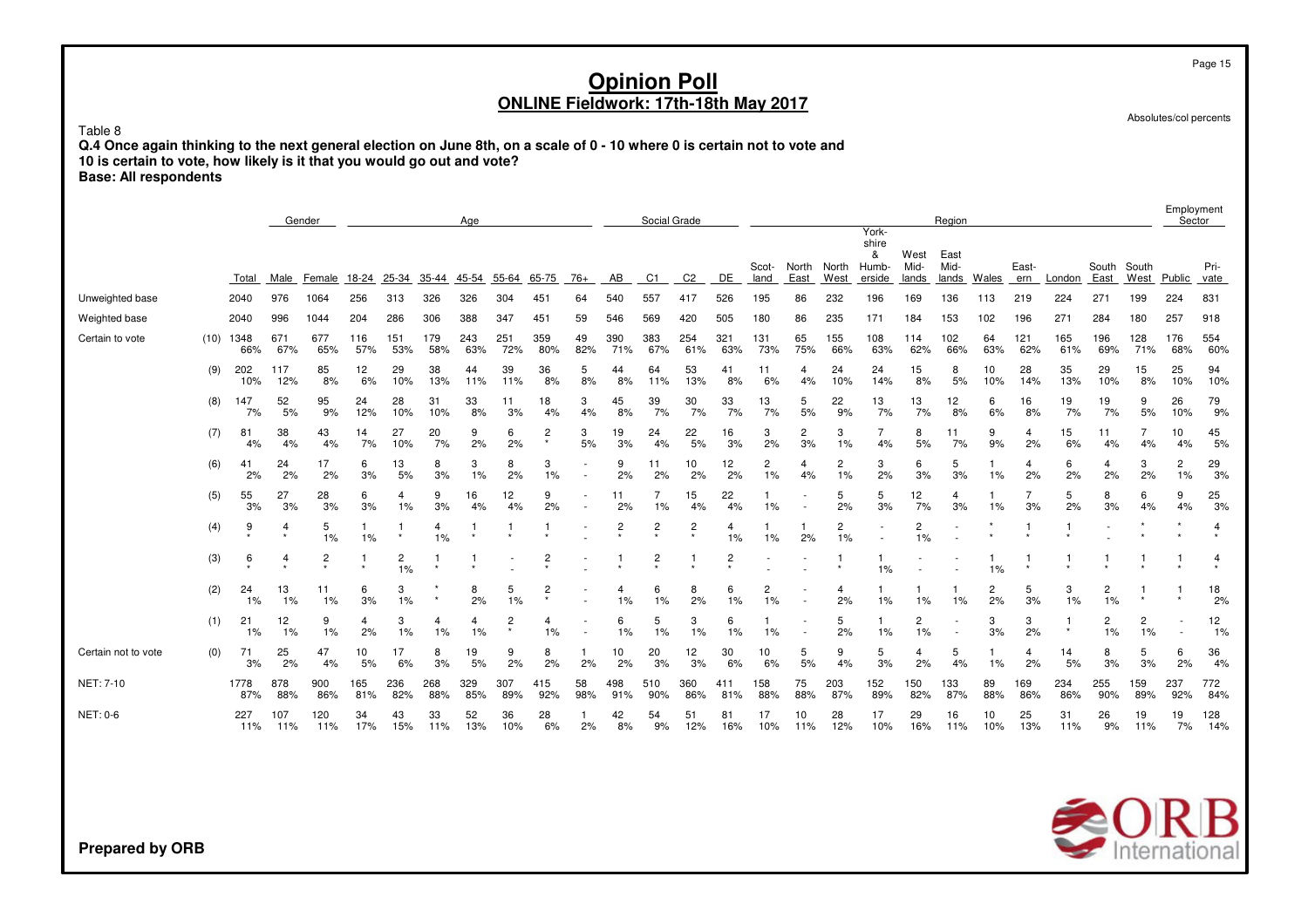Absolutes/col percents

Page 16

Table 8 **Q.4 Once again thinking to the next general election on June 8th, on a scale of 0 - 10 where 0 is certain not to vote and 10 is certain to vote, how likely is it that you would go out and vote? Base: All respondents**

|                                      |              | Gender<br>Age |              |              |              |              |              |              |              |                                 |               | Social Grade |              | Region       |               |               |              |                                              |                       |                       |              |              | Employment<br>Sector |              |                     |             |              |
|--------------------------------------|--------------|---------------|--------------|--------------|--------------|--------------|--------------|--------------|--------------|---------------------------------|---------------|--------------|--------------|--------------|---------------|---------------|--------------|----------------------------------------------|-----------------------|-----------------------|--------------|--------------|----------------------|--------------|---------------------|-------------|--------------|
|                                      | Total        |               | Male Female  | 18-24        | 25-34        | 35-44 45-54  |              | 55-64        | 65-75        | 76+                             | AB            | C1           | C2           | DE           | Scot-<br>land | North<br>East | West         | York-<br>shire<br>ă<br>North Humb-<br>erside | West<br>Mid-<br>lands | East<br>Mid-<br>lands | Wales        | East-<br>ern | London               | East         | South South<br>West | Public      | Pri-<br>vate |
| Weighted base                        | 2040         | 996           | 1044         | 204          | 286          | 306          | 388          | 347          | 451          | 59                              | 546           | 569          | 420          | 505          | 180           | 86            | 235          | 171                                          | 184                   | 153                   | 102          | 196          | 271                  | 284          | 180                 | 257         | 918          |
| Don't know                           | 35<br>2%     | 10<br>1%      | 25<br>2%     | 5<br>2%      | 3%           | 2%           | 2%           | 1%           | 2%           | . .<br>$\overline{\phantom{a}}$ | 1%            | 5.<br>$1\%$  | 2%           | 14<br>3%     | 2%            | 1%            | 1%           | 1%                                           | 3%                    | 3%                    | 2%           | 1%           | 2%                   | $1\%$        | 1%                  |             | 18<br>2%     |
| Mean                                 | 8.82         | 8.92          | 8.73         | 8.23         | 8.28         | 8.74         | 8.60         | 9.08         | 9.37         | 9.52                            | $9.1^{\circ}$ | 8.90         | 8.73         | 8.49         | 8.90          | 8.96          | 8.73         | 8.89                                         | 8.66                  | 8.84                  | 8.72         | 8.73         | 8.67                 | 9.00         | 8.97                | 9.08        | 8.56         |
| Standard deviation<br>Standard error | 2.42<br>0.05 | 2.28<br>0.07  | 2.54<br>0.08 | 2.88<br>0.18 | 2.77<br>0.16 | 2.24<br>0.13 | 2.71<br>0.15 | 2.16<br>በ 12 | 1.89<br>0.09 | .50<br>0.19                     | 2.03<br>0.09  | 2.35<br>0.10 | 2.37<br>በ 12 | 2.85<br>በ 13 | 2.62<br>0.19  | 2.48<br>0.27  | 2.62<br>0.17 | 2.25<br>0.16                                 | 2.38<br>0.19          | 2.29<br>0.20          | 2.44<br>0.23 | 2.43<br>0.17 | 2.58<br>0.17         | 2.20<br>0.13 | 2.29<br>0.16        | .94<br>0.13 | 2.61<br>0.09 |

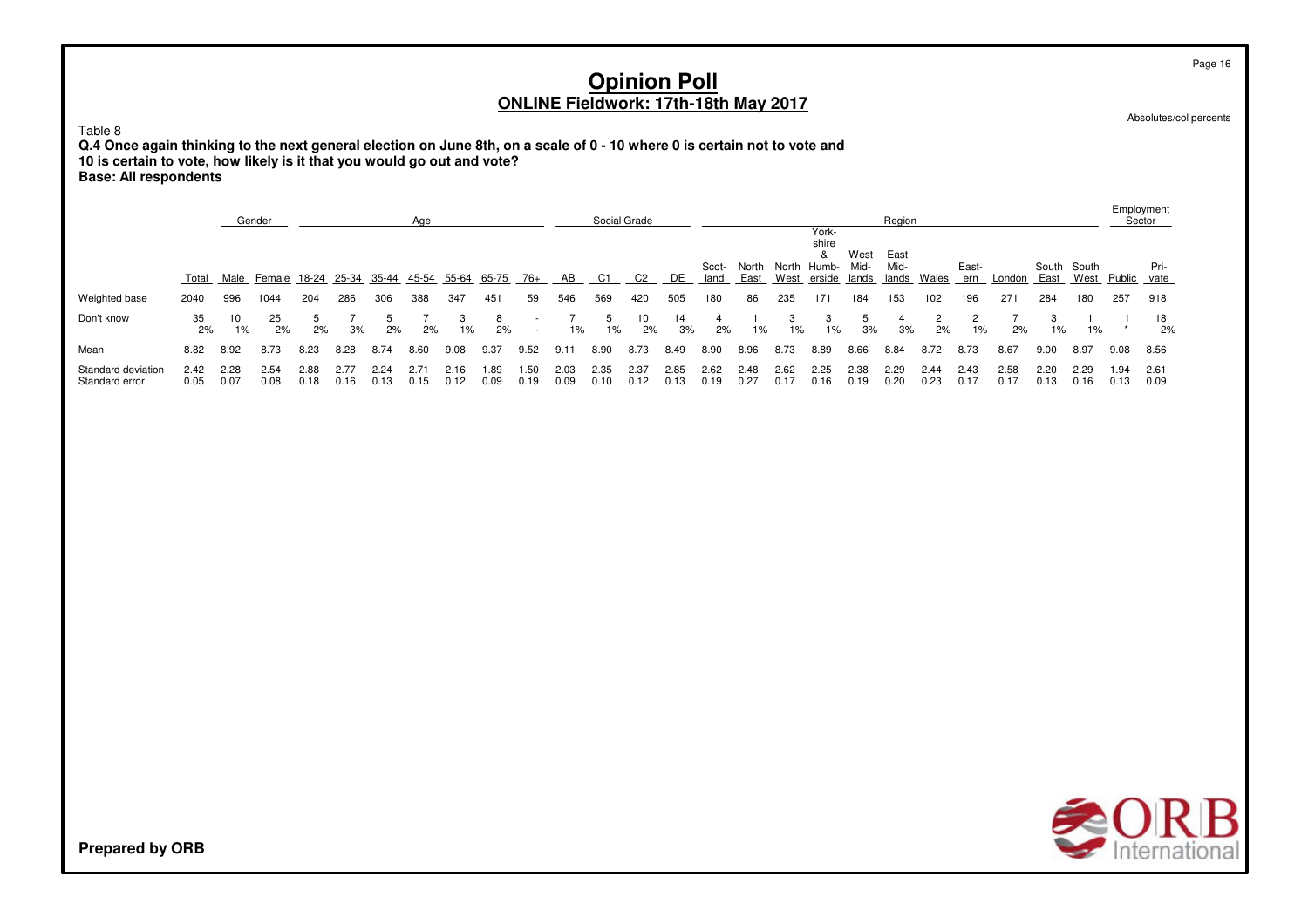Absolutes/col percents

Page 17

Table 8 **Q.4 Once again thinking to the next general election on June 8th, on a scale of 0 - 10 where 0 is certain not to vote and 10 is certain to vote, how likely is it that you would go out and vote? Base: All respondents**

|                     |     |                    |                           |                                                      |                                    | 2015 Vote            |                          |                          |                      |                      | Referendum Vote  |              |                          | Propensity                         |                          |
|---------------------|-----|--------------------|---------------------------|------------------------------------------------------|------------------------------------|----------------------|--------------------------|--------------------------|----------------------|----------------------|------------------|--------------|--------------------------|------------------------------------|--------------------------|
|                     |     | Total              | Con                       | Lab                                                  | Lib Dem                            | <b>UKIP</b>          | <b>SNP</b>               | Plaid Cymru              | Other                | Did not vote         | Leave            | Remain       | $0 - 6$                  | $7 - 10$                           | 10                       |
| Unweighted base     |     | 2040               | 600                       | 510                                                  | 114                                | 269                  | 93                       | 8                        | 75                   | 309                  | 980              | 830          | 234                      | 1767                               | 1349                     |
| Weighted base       |     | 2040               | 634                       | 504                                                  | 110                                | 288                  | 87                       | 9                        | 75                   | 276                  | 1010             | 826          | 227                      | 1778                               | 1348                     |
| Certain to vote     |     | $(10)$ 1348<br>66% | 481<br>76%                | 374<br>74%                                           | 84<br>76%                          | 196<br>68%           | 70<br>81%                | $\overline{7}$<br>82%    | 57<br>76%            | 59<br>21%            | 722<br>72%       | 592<br>72%   | $\sim$<br>$\sim$         | 1348<br>76%                        | 1348<br>100%             |
|                     | (9) | 202<br>10%         | 81<br>13%                 | 40<br>8%                                             | 9<br>8%                            | 28<br>10%            | 8<br>$9%$                |                          | 6<br>7%              | 26<br>9%             | 104<br>10%       | 82<br>10%    |                          | 202<br>11%                         |                          |
|                     | (8) | 147<br>7%          | 34<br>5%                  | 30<br>6%                                             | 9<br>8%                            | 25<br>9%             | 4<br>4%                  | $\sim$                   | 6<br>8%              | 31<br>11%            | 65<br>6%         | 56<br>7%     | $\sim$                   | 147<br>8%                          |                          |
|                     | (7) | 81<br>4%           | 14<br>2%                  | 29<br>6%                                             | 3<br>3%                            | $\overline{7}$<br>3% | $\mathbf{2}$<br>3%       | $\overline{c}$<br>18%    | $\overline{2}$<br>3% | 20<br>7%             | 35<br>3%         | 34<br>4%     | $\overline{a}$           | 81<br>5%                           | $\overline{\phantom{a}}$ |
|                     | (6) | 41<br>2%           | $\overline{7}$<br>1%      | 5<br>1%                                              | $\star$                            | 8<br>3%              | $\overline{\phantom{a}}$ | $\overline{\phantom{a}}$ | 1<br>1%              | 14<br>5%             | 16<br>2%         | 15<br>2%     | 41<br>18%                |                                    |                          |
|                     | (5) | 55<br>3%           | 6<br>1%                   | 14<br>3%                                             | $\overline{4}$<br>3%               | 10<br>3%             |                          |                          | $\mathbf{1}$<br>2%   | 17<br>6%             | 20<br>2%         | 17<br>2%     | 55<br>24%                |                                    | $\sim$                   |
|                     | (4) | 9<br>$\star$       | $^\star$<br>$\ddot{}$     | $\overline{c}$<br>$\star$                            | ٠                                  | $\star$              |                          |                          |                      | $\overline{4}$<br>2% | 6<br>1%          | $\star$      | 9<br>4%                  |                                    |                          |
|                     | (3) | 6<br>$\star$       |                           | $\overline{\phantom{a}}$<br>$\overline{\phantom{a}}$ | 1%                                 |                      |                          |                          | $\sim$               | 3<br>1%              | $\frac{2}{\ast}$ | $\star$      | 6<br>3%                  |                                    |                          |
|                     | (2) | 24<br>1%           | $\mathbf{1}$<br>$\star$   | $\mathbf{1}$<br>$\star$                              | $\overline{\phantom{a}}$           |                      |                          |                          |                      | 21<br>8%             | 3<br>$\star$     | 3<br>$\star$ | 24<br>11%                |                                    |                          |
|                     | (1) | 21<br>1%           | $\mathbf{1}$<br>$^\star$  | ٠                                                    | $\overline{\phantom{a}}$<br>٠      | $\overline{4}$<br>1% |                          |                          | $\sim$<br>$\sim$     | 16<br>6%             | 9<br>1%          | 3            | 21<br>9%                 |                                    |                          |
| Certain not to vote | (0) | 71<br>3%           | $\overline{c}$<br>$\star$ | 4<br>1%                                              | $\overline{\phantom{a}}$<br>$\sim$ | $\overline{4}$<br>1% | $\mathbf{1}$<br>1%       |                          | $\mathbf{2}$<br>2%   | 56<br>20%            | 16<br>2%         | 11<br>1%     | 71<br>31%                |                                    |                          |
| NET: 7-10           |     | 1778<br>87%        | 609<br>96%                | 473<br>94%                                           | 105<br>95%                         | 257<br>89%           | 84<br>97%                | 9<br>100%                | 70<br>94%            | 136<br>49%           | 926<br>92%       | 764<br>92%   |                          | 1778<br>100%                       | 1348<br>100%             |
| NET: 0-6            |     | 227<br>11%         | 18<br>3%                  | 26<br>5%                                             | 5<br>5%                            | 26<br>9%             | $\mathbf{1}$<br>1%       | $\sim$                   | $\overline{4}$<br>5% | 131<br>47%           | 71<br>7%         | 51<br>6%     | 227<br>100%              | $\sim$<br>$\overline{\phantom{a}}$ |                          |
| Don't know          |     | 35<br>2%           | $\overline{7}$<br>1%      | 4<br>1%                                              | $\overline{\phantom{a}}$           | $\overline{4}$<br>2% | $\mathbf{2}$<br>2%       | $\overline{\phantom{a}}$ | 1<br>1%              | 9<br>3%              | 13<br>1%         | 11<br>1%     | $\overline{\phantom{a}}$ | $\overline{\phantom{a}}$           |                          |
| Mean                |     | 8.82               | 9.54                      | 9.32                                                 | 9.43                               | 9.08                 | 9.61                     | 9.45                     | 9.33                 | 5.48                 | 9.19             | 9.24         | 2.83                     | 9.58                               | 10.00                    |
| Standard deviation  |     | 2.42               | 1.17                      | 1.53                                                 | 1.28                               | 1.93                 | 1.31                     | 1.23                     | 1.74                 | 3.90                 | 1.89             | 1.73         | 2.43                     | 0.83                               | 0.00                     |